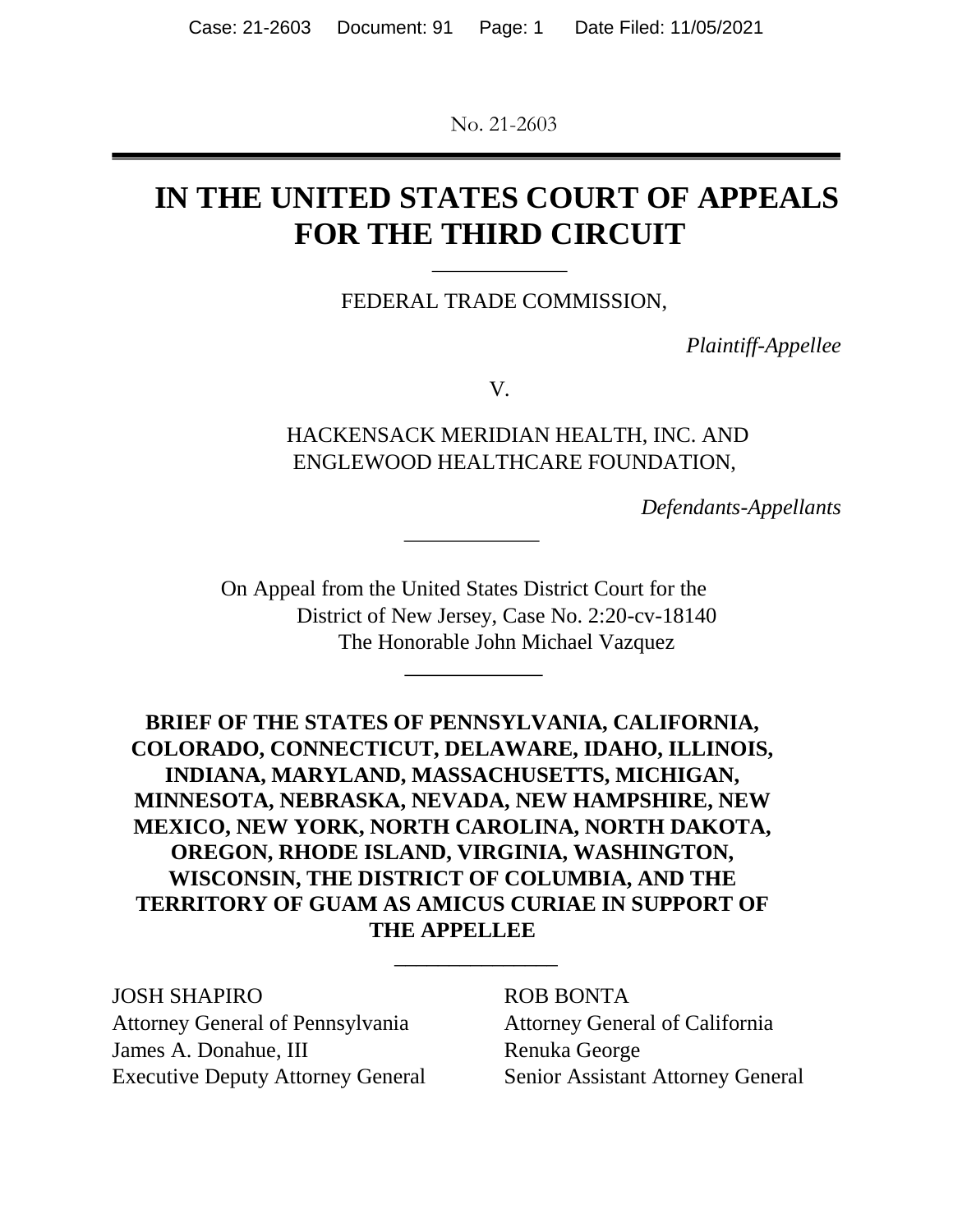\*Tracy W. Wertz Emilio Varanini Senior Deputy Attorney General San Francisco, CA 94102 Abigail U. Wood Tel: (415) 510-3541 Deputy Attorney General Email: Emilio.Varanini@doj.ca.gov 14<sup>th</sup> Floor Strawberry Square, Harrisburg, PA 17120 Tel: (717) 787-4530 Email: [twertz@attorneygeneral.gov](mailto:twertz@attorneygeneral.gov) \*Counsel of Record for Amici Curiae

Supervising Deputy Attorney General Jennifer A. Thomson 455 Golden Gate Avenue,  $11<sup>th</sup>$  Floor

[Additional Counsel Listed on Next Page ]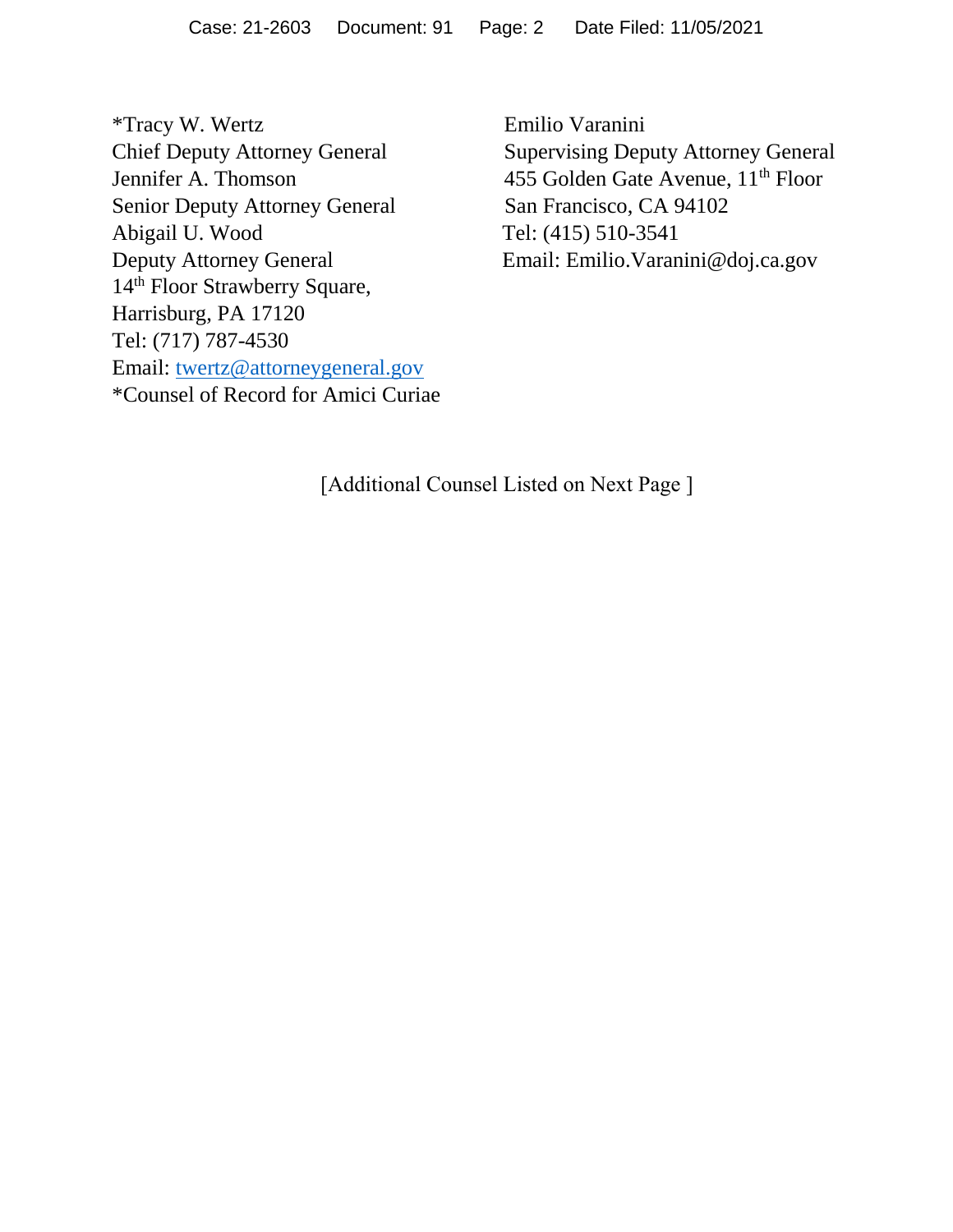PHILIP J. WEISER Attorney General State of Colorado 1300 Broadway, 10th Floor

Denver, Colorado 80203 Tel: 720-508-6000

WILLIAM TONG

Attorney General of Connecticut 165 Capitol Avenue Hartford, Connecticut 06106 Tel: (860) 571-1258

KATHLEEN JENNINGS Attorney General of the State of Delaware Delaware Department of Justice 820 N. French Street Wilmington, DE 19801 Tel: (302) 577-8600

LAWRENCE G. WASDEN Attorney General State of Idaho 700 W. Jefferson Street, Ste. 210 P.O. Box 83720 Boise, Idaho 83720-0010 Tel: (208) 334-4114

KWAME RAOUL Attorney General State of Illinois 100 W. Randolph St. Chicago, Illinois 60601 Tel: (312) 814-3000

THEODORE E. ROKITA Attorney General of Indiana Office of the Attorney General 200 West Washington Street, Room 219 Indianapolis, IN 46204 Tel: (317) 234-2271

BRIAN E. FROSH Attorney General of Maryland 200 Saint Paul Place Baltimore, Maryland 21202 Tel: (410) 576-6300

MAURA HEALEY Attorney General of Massachusetts One Ashburton Place Boston, MA 02108 Tel: (617) 727-2200

DANA NESSEL Michigan Attorney General P.O. Box 30212 Lansing, Michigan 48909 Tel: (517) 335-3977

KEITH ELLISON Attorney General State of Minnesota 102 State Capitol 75 Rev. Dr. Martin Luther King Jr. Blvd. St. Paul, MN 55155 Tel: (651) 296-3353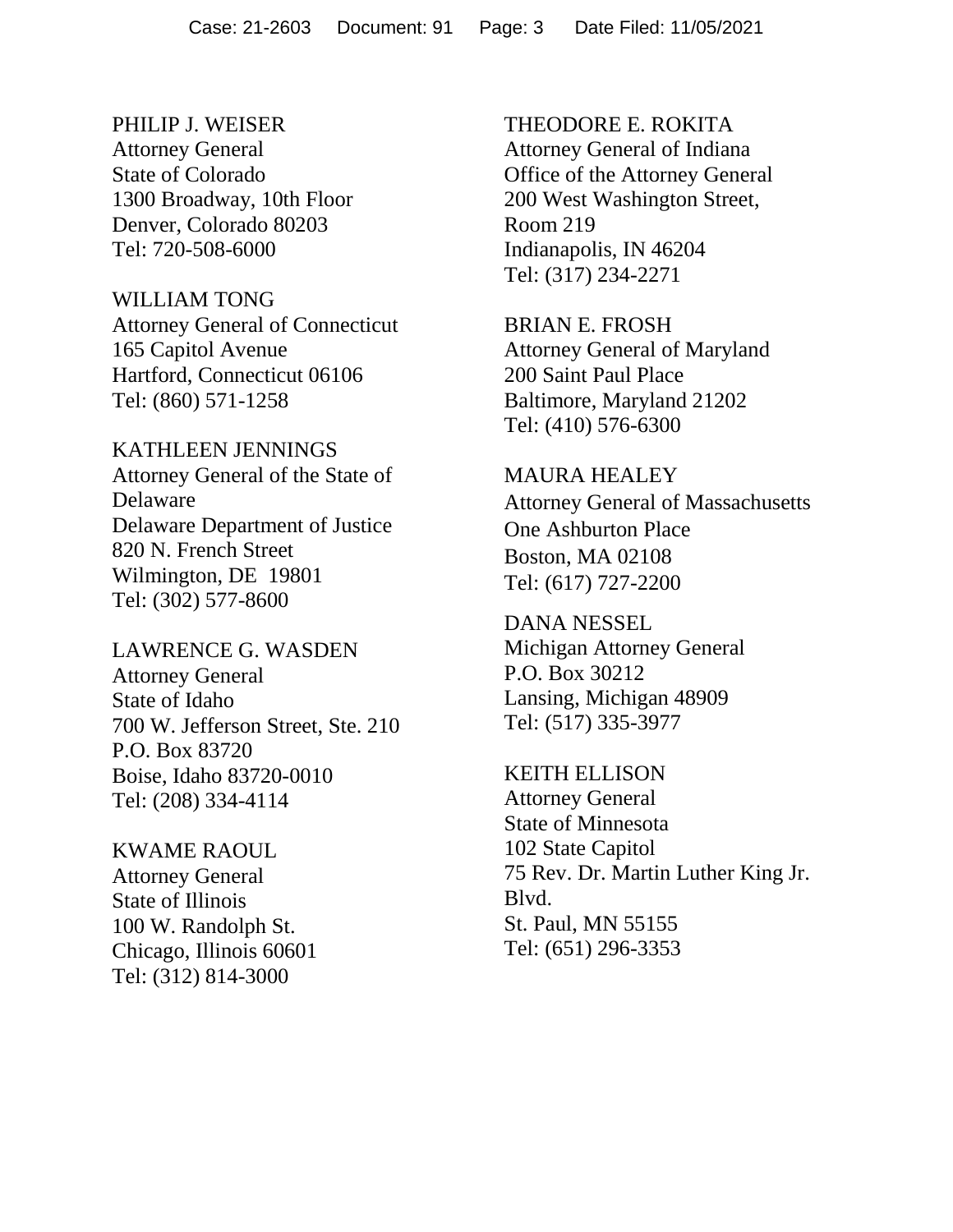DOUGLAS J. PETERSON Attorney General State of Nebraska 2115 State Capitol Lincoln, NE 68509 Tel: (402) 471-3811

### AARON D. FORD Attorney General of Nevada 100 North Carson Street Carson City, NV 89701 Tel: (775) 684-1100

#### JOHN M. FORMELLA

New Hampshire Attorney General N.H. Dept. of Justice 33 Capitol Street Concord, NH 03301 Tel: (603) 271-3658

### HECTOR BALDERAS

New Mexico Attorney General 408 Galisteo St. Santa Fe, NM 87501 Tel: (505) 490-4060

## LETITIA JAMES

Attorney General of New York 28 Liberty Street New York, NY 10005 Tel: (212) 416-6312

JOSHUA H. STEIN Attorney General State of North Carolina 114 W. Edenton Street Raleigh, NC 27603 Tel: (919) 716-0045

#### WAYNE STENEHJEM

North Dakota Attorney General Office of Attorney General 1720 Burlington Drive, Suite C Bismarck, ND 58504-7736 Tel: (701) 328-5570

#### ELLEN F. ROSENBLUM

Attorney General of Oregon 1162 Court Street NE Salem, OR 97301 Tel: (503) 378-4402

#### PETER F. NERONHA

Rhode Island Attorney General 150 South Main Street, Providence, RI 02903 Tel: (401) 274-4400

MARK HERRING Attorney General of Virginia 202 North 9th Street Richmond, VA 23219 Tel: (804) 786-2071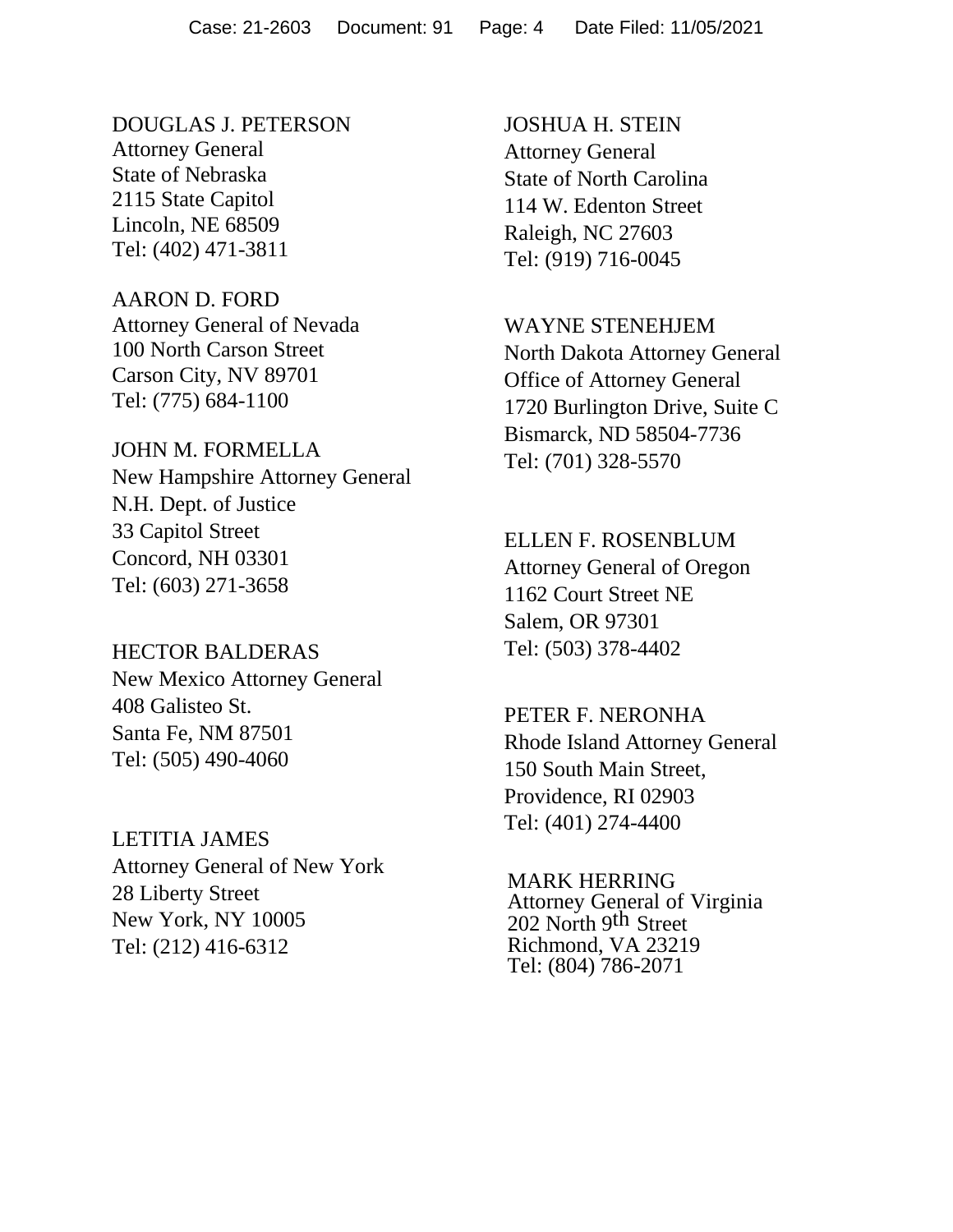PETER B. GONICK Deputy Solicitor General Office of the Attorney General PO Box 40100 Olympia, WA 98504-0100 Tel: (360) 753-6245

JOSHUA L. KAUL Attorney General of Wisconsin Wisconsin Department of Justice Post Office Box 7857 Madison, Wisconsin 53707-7857 Tel: (608) 261-1221

KARL A. RACINE Attorney General for the District of Columbia 400 6th Street, NW, Suite 8100 Washington, D.C. 20001 Tel: (202) 727-6287

LEEVIN T. CAMACHO Attorney General for the Territory of Guam Office of the Attorney General 590 South Marine Corps Dr. Ste 901 Tamuning, Guam 96913 Tel: (671) 475-3324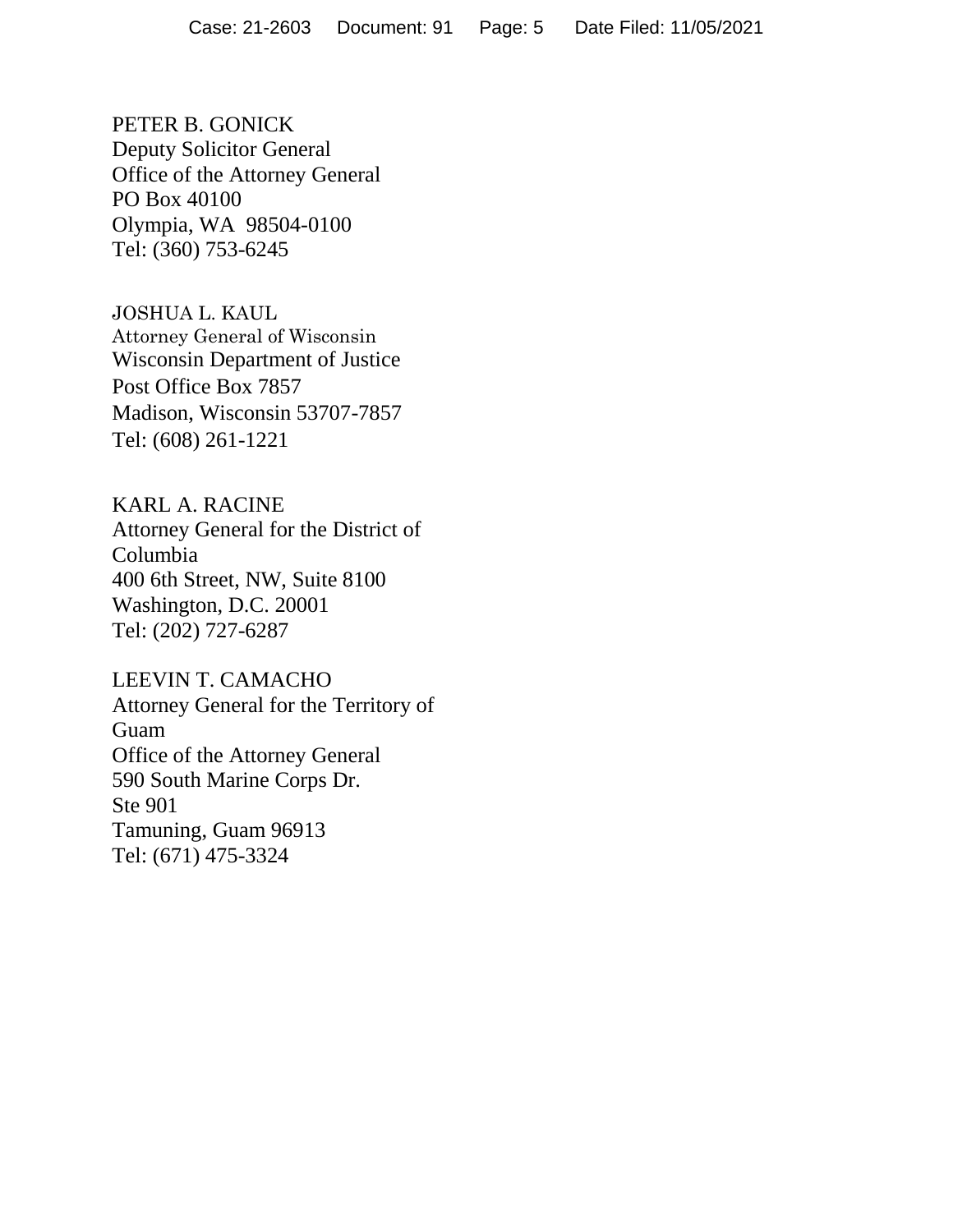## **TABLE OF CONTENTS**

| $\mathbf{I}$ . | HEALTHCARE COMPETITION IS A MATTER OF LOCAL                                                                                                               |       |
|----------------|-----------------------------------------------------------------------------------------------------------------------------------------------------------|-------|
| $\Pi$ .        | PROVIDER CONSOLIDATION HAS RESULTED IN LARGE<br>HEALTHCARE PROVIDERS WITH MARKET POWER WHO HAVE<br>BEEN ABLE TO RAISE PRICES TO PAYORS AS A CONDITION FOR |       |
| III.           | THE DISTRICT COURT CONDUCTED A PROPER ANALYSIS AND<br>CORRECTLY APPLIED THE TWO-STAGE MODEL OF<br>COMPETITION TO DEFINE THE RELEVANT GEOGRAPHIC           |       |
| IV.            | THE PURPORTED BENEFITS ARE NOT EXTRAORDINARY AND DO<br>NOT OUTWEIGH THE LIKELY ANTICOMPETITIVE EFFECTS OF                                                 |       |
|                |                                                                                                                                                           |       |
|                |                                                                                                                                                           | $-20$ |
|                |                                                                                                                                                           |       |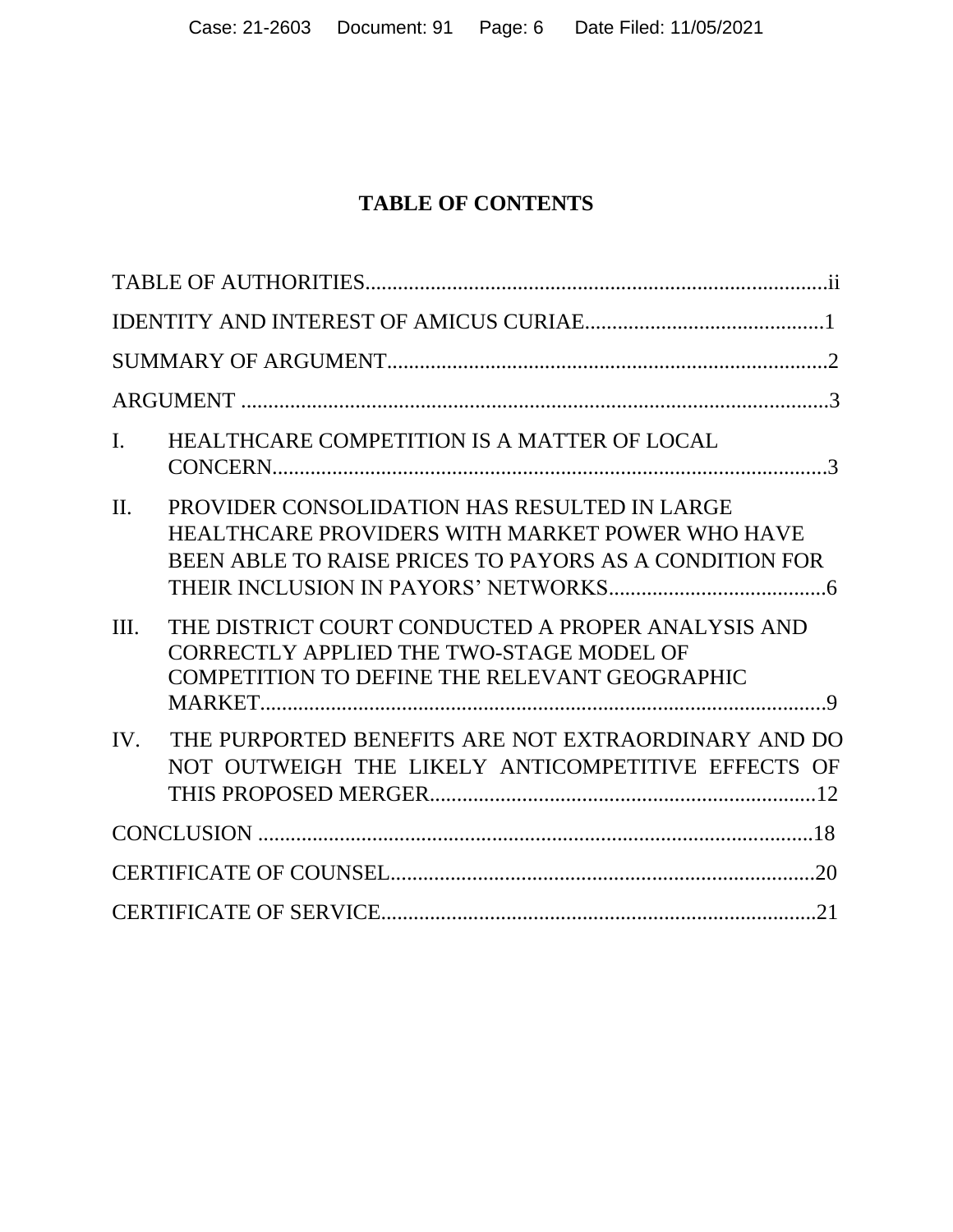## **TABLE OF AUTHORITIES**

| <b>CASES</b>                                                         |
|----------------------------------------------------------------------|
| California v. Providence Group et al., Case No. 3:21-cv-07331        |
|                                                                      |
| Commonwealth v. Geisinger Med. Ctr.,                                 |
|                                                                      |
| Commonwealth v. Urology of Central Pennsylvania, Inc.,               |
| FTC v. Advocate Health Care Network,                                 |
|                                                                      |
| FTC v. Penn State Hershey Med. Ctr.,                                 |
|                                                                      |
| F.T.C. v. H.J. Heinz Co.,                                            |
| In the Matter of Evanston N.W. Healthcare Corp.,                     |
| No. 9315, 2007 WL 2286195 at *73 (F.T.C. Aug. 6, 2007)15, 16         |
| Massachusetts v. Beth Israel Lahey Health, Inc.,                     |
| No. 2018-3703 (Massachusetts Superior Court, November 29, 2018)4     |
| Medtronic, Inc. v. Lohr,                                             |
| $\cdot$ .3                                                           |
| New Hampshire v. Concord Hospital, Inc., et al.,                     |
| No. 217-2021-cv-00225 (New Hampshire Superior Court April 20, 2021)4 |
| People of the State of California v. Sutter Health,                  |
|                                                                      |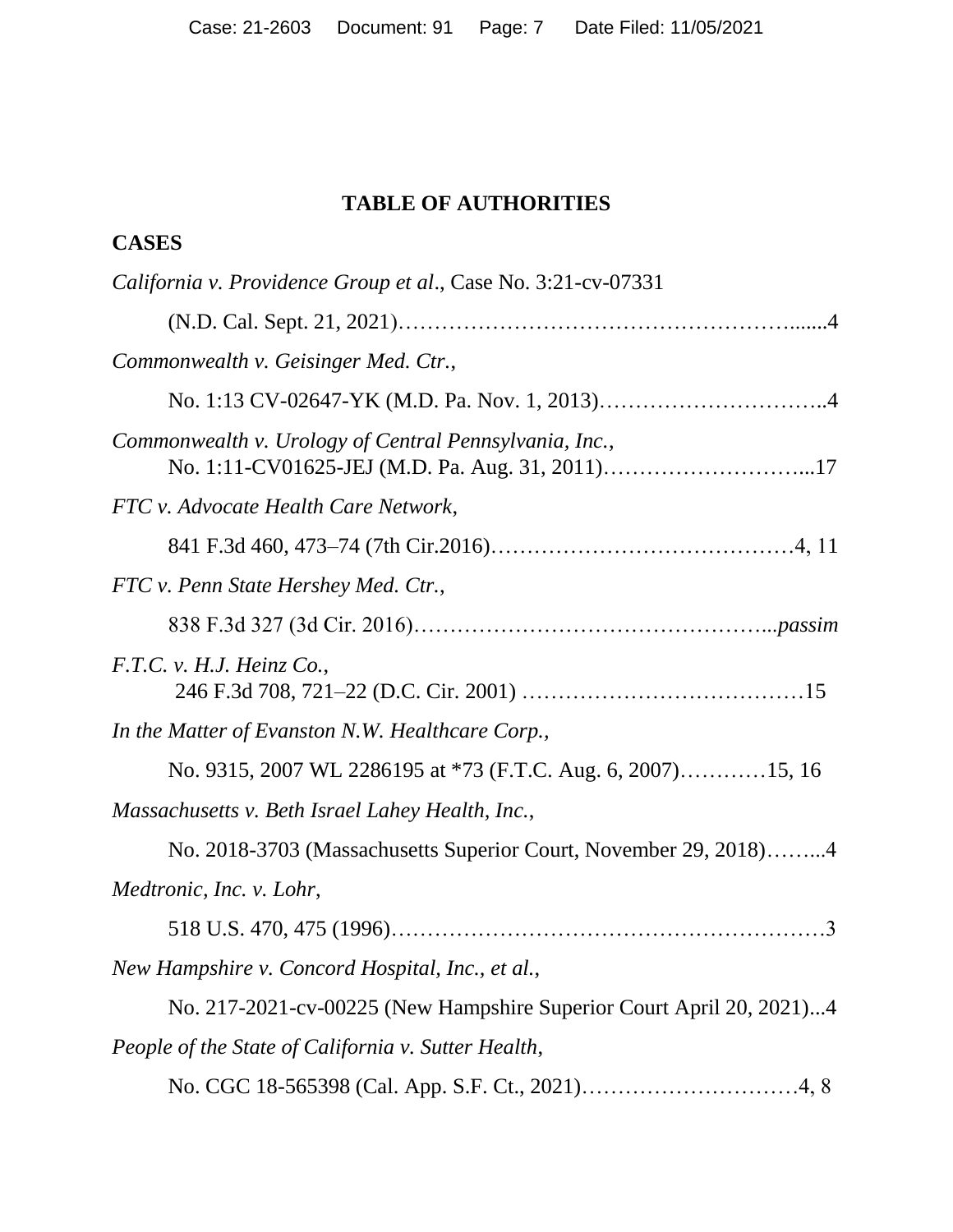| St. Alphonsus Med. Ctr.-Nampa Inc. v. St. Luke's Health Sys., Ltd., |  |
|---------------------------------------------------------------------|--|
|                                                                     |  |
| Washington v. Franciscan Health System,                             |  |
|                                                                     |  |

## **OTHER AUTHORITIES**

| <b>Antitrust Applied: Hospital Consolidation Concerns and Solutions:</b>                                                                            |
|-----------------------------------------------------------------------------------------------------------------------------------------------------|
| Hearings before the Subcommittee on Competition Policy, Antitrust and                                                                               |
| Consumer Rights, of the Senate Judiciary Committee, (May 19, 2021)                                                                                  |
| (testimony of Professor Martin Gaynor), available at                                                                                                |
| https://www.judiciary.senate.gov/imo/media/doc/Gaynor_Senate_Judiciary_                                                                             |
| Areeda and Hovenkamp, ANTITRUST LAW FOURTH EDITION,                                                                                                 |
|                                                                                                                                                     |
| Arnold and Whaley, Who Pays for Health Care Costs?                                                                                                  |
| The Effect of Health Care Prices on Wages, RAND, Santa Monica, CA                                                                                   |
| Boozary, Reinhard, and Jha, The Association Between Hospital Concentration and<br>Insurance Premiums in ACA Marketplaces, 38 HEALTH AFFAIRS 68, 671 |
| Capps, Kmitch, Zabinski, and Zayats, The Continuing Saga of Hospital Merger<br>Enforcement, 82 ANTITRUST L.J. 441, 484 (2019)10                     |
| Charles Thompson, Penn State Health shows off newest pearl in growing<br>strand of midstate hospitals, Sept. 22, 2021, available at                 |
| https://www.pennlive.com/business/2021/09/penn-state-health-shows-off-<br>newest-pearl-in-growing-strand-of-midstate-hospitals.html16               |
| Examining the Impact of Health Care Consolidation:                                                                                                  |
| Hearings before the Subcommittee on Oversight and Investigations of the                                                                             |
| Committee on Energy and Commerce of the House of Representatives, 115 <sup>th</sup>                                                                 |
| Congr. 99 (February 14, 2018) (Testimony of Professor Martin Gaynor)8                                                                               |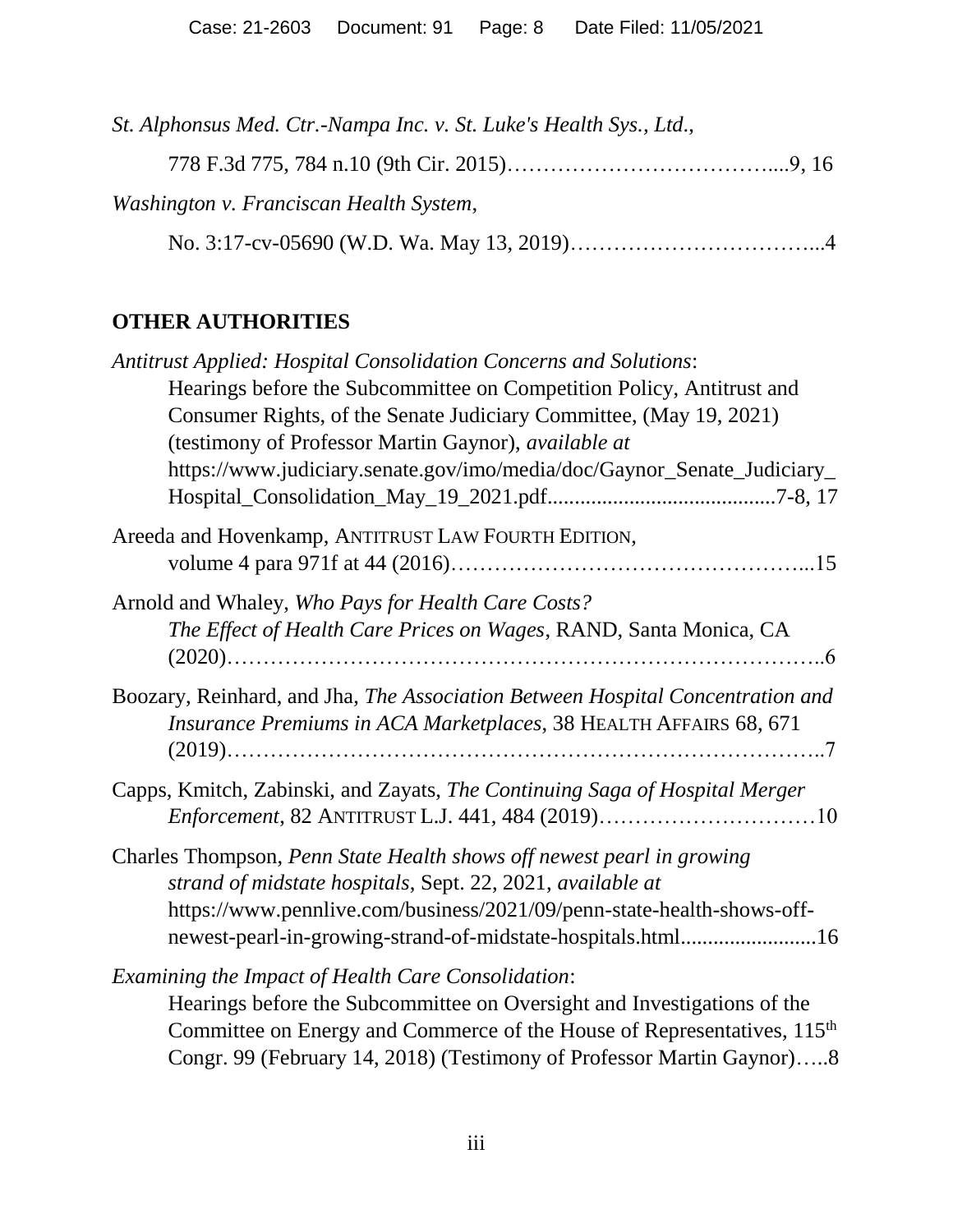| Fulton, Health Care Market Concentration Trends in the United States:<br>Evidence and Policy Reponses, HEALTH AFFAIRS 36, No. 9 at 1531                                                                                                                                                                                                                                   |
|---------------------------------------------------------------------------------------------------------------------------------------------------------------------------------------------------------------------------------------------------------------------------------------------------------------------------------------------------------------------------|
| Glenn Melnick and Katya Fonkych, Hospital Prices Increase in California,<br>Especially Among Hospitals in the Largest Multi-hospital Systems, 53 J. of<br>Healthcare Purchasing and Financing, 1-7 available at<br>https://journals.sagepub.com/doi/full/10.1177/00469580166515555                                                                                        |
| Gudiksen et al, Preventing Anticompetitive Contracting Practices in<br>Healthcare Markets, SOURCE ON HEALTHCARE PRICE AND COMPETITION at<br>22 (September 2020), available at<br>https://sourceonhealthcare.org/profile/preventing-anticompetitive-                                                                                                                       |
| Heaps et al, Public Transportation in the US: A Driver of Health and Equity,<br>HEALTHAFFAIRS (July 29, 2021), available at<br>https://www.healthaffairs.org/do/10.1377/ hpb20210630.810356/full/                                                                                                                                                                         |
| Ioannis Pashakis, UPMC Pinnacle West Shore to finish expansion in November,<br>Aug. 19, 2020, available at https://www.cpbj.com/upmc-pinnacle-west-                                                                                                                                                                                                                       |
| Nicolas C. Petris Center on Healthcare Markets and Consumer Welfare,<br>School of Public Health, University of California, Berkeley, Consolidation<br>in California's Health Care Market 2010-2016: Impact on Prices and ACA<br>Premiums, at 9 (Mar. 31, 2018), available at https://petris.org/wp-<br>content/uploads/2018/03/CA-Consolidation-Full-Report_03.26.18.pdf5 |
| Steve Tenn, The Price Effect of Hospital Mergers:<br>A Case Study of the Sutter-Summit Transaction, FEDERAL TRADE<br>COMMISSION WORKING PAPER NO. 293, 1-2 (Nov. 2008)<br><i>available at https://www.ftc.gov/sites/default/files/documents/reports/price-</i><br>effects hospitalmergers% C2%A0-case-study-sutter-summit-                                                |
| The Impact of Hospital Consolidation on Medical Costs,<br>NCCI Insights, July 11, 2018, available at<br>https://www.ncci.com/Articles/Pages/II_Insights_QEB_Impact-of-Hospital-                                                                                                                                                                                           |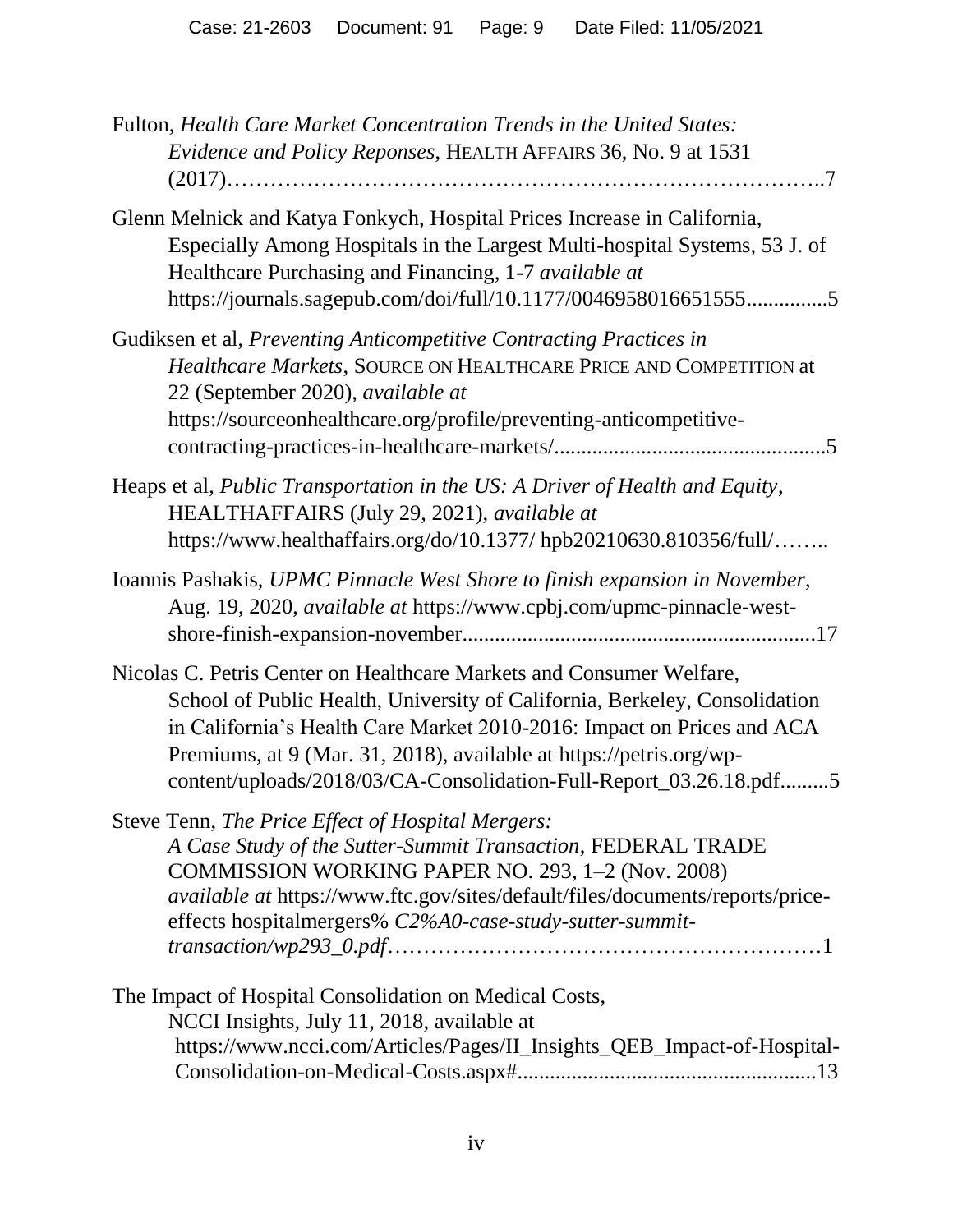| U.S. Dep't of Justice & FTC,    |  |
|---------------------------------|--|
|                                 |  |
| 2 HEALTH CARE AND ANTITRUST L., |  |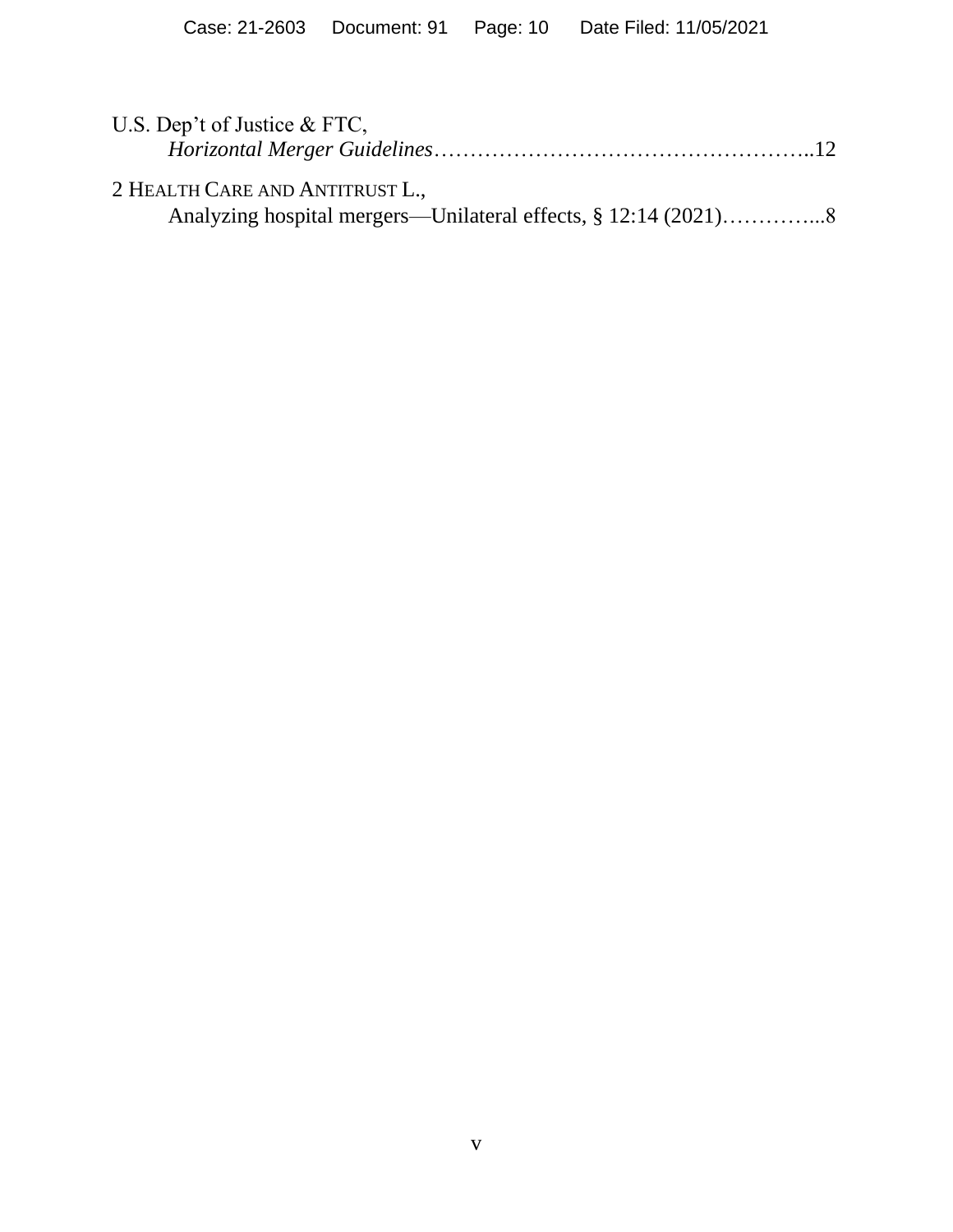#### IDENTITY AND INTEREST OF AMICUS CURIAE

Pursuant to Fed. R. App. P. 29(a), the Commonwealth of Pennsylvania and the State of California respectfully submit this brief, joined by the States of Colorado, Connecticut, Delaware, Idaho, Illinois, Indiana, Maryland, Massachusetts, Michigan, Minnesota, Nebraska, Nevada, New Hampshire, New Mexico, New York, North Carolina, North Dakota, Oregon, Rhode Island, Virginia, Washington, Wisconsin, the District Of Columbia, and the Territory of Guam (hereinafter States). The States have a strong interest in ensuring the availability of affordable and accessible quality healthcare for their citizens. This interest is best served by protecting vibrant competition in local healthcare markets. Mergers that substantially increase provider market share in local markets lead to increased healthcare costs in local communities and raise the overall cost of healthcare within the States.<sup>1</sup> Moreover, the States have a responsibility for safeguarding competition in their respective state healthcare markets. This responsibility positions them uniquely to elucidate on the appropriate standards to apply in healthcare merger reviews under the federal antitrust law.

<sup>&</sup>lt;sup>1</sup> See, e.g., Steve Tenn, *The Price Effect of Hospital Mergers: A Case Study of the Sutter-Summit Transaction*, FEDERAL TRADE COMMISSION WORKING PAPER NO. 293, 1–2 (Nov. 2008) *available at*

https://www.ftc.gov/sites/default/files/documents/reports/price-effects-hospitalmergers% C2%A0-case-study-sutter-summit-transaction/wp293\_0.pd*f*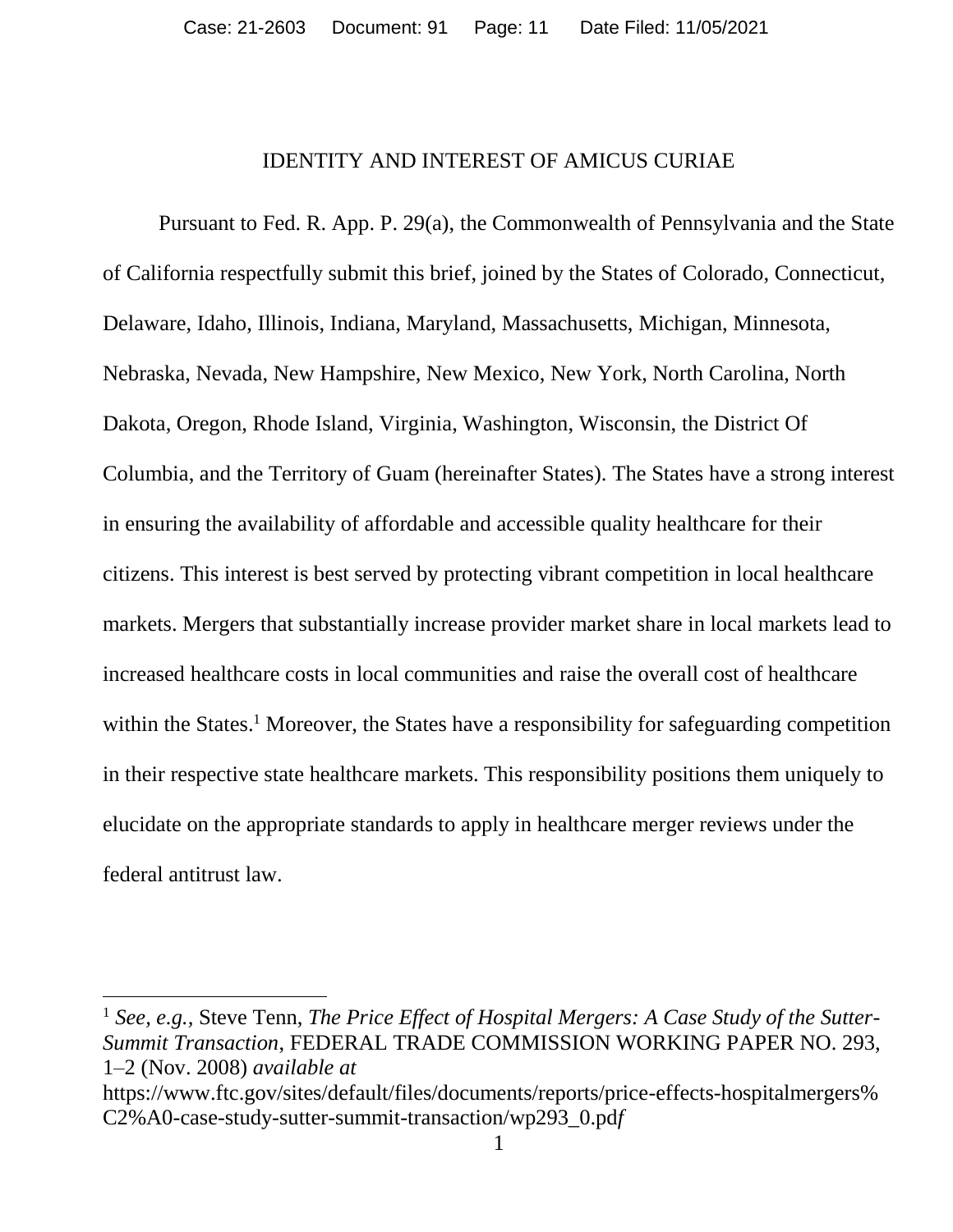### **SUMMARY OF ARGUMENT**

States plays a significant role in reviewing healthcare transactions and understanding the impact of consolidation in our states. This role uniquely situates the States to offer views on the impact of anticompetitive healthcare provider mergers and conduct within our respective states. It is this knowledge and experience in healthcare markets, which supports why the States respectfully ask this Court to affirm the district court's opinion and uphold the preliminary injunction.

The States know the importance of maintaining vibrant competitive healthcare markets to control costs while ensuring quality healthcare is affordable and available to our States' citizens. Many of the States have seen the growth of large healthcare systems through the systematic acquisition of hospitals and physician groups, while experiencing the effects of the systems' increased bargaining power in negotiations between insurers and providers regarding insurance plan networks offered to employers in our States. These same potential bargaining effects and concerns correctly formed the basis of the district court's conclusion that: (1) Employers and their employees want access to healthcare that is geographically convenient to the employees; (2) For insurers to compete effectively for employers' business, the commercial health insurers must offer provider networks of hospitals and physician groups that are located near the homes of their employees; (3) Most employees are unwilling or unable to travel great distances for medical care; and (4) The employee demand for nearby network healthcare providers enhances the bargaining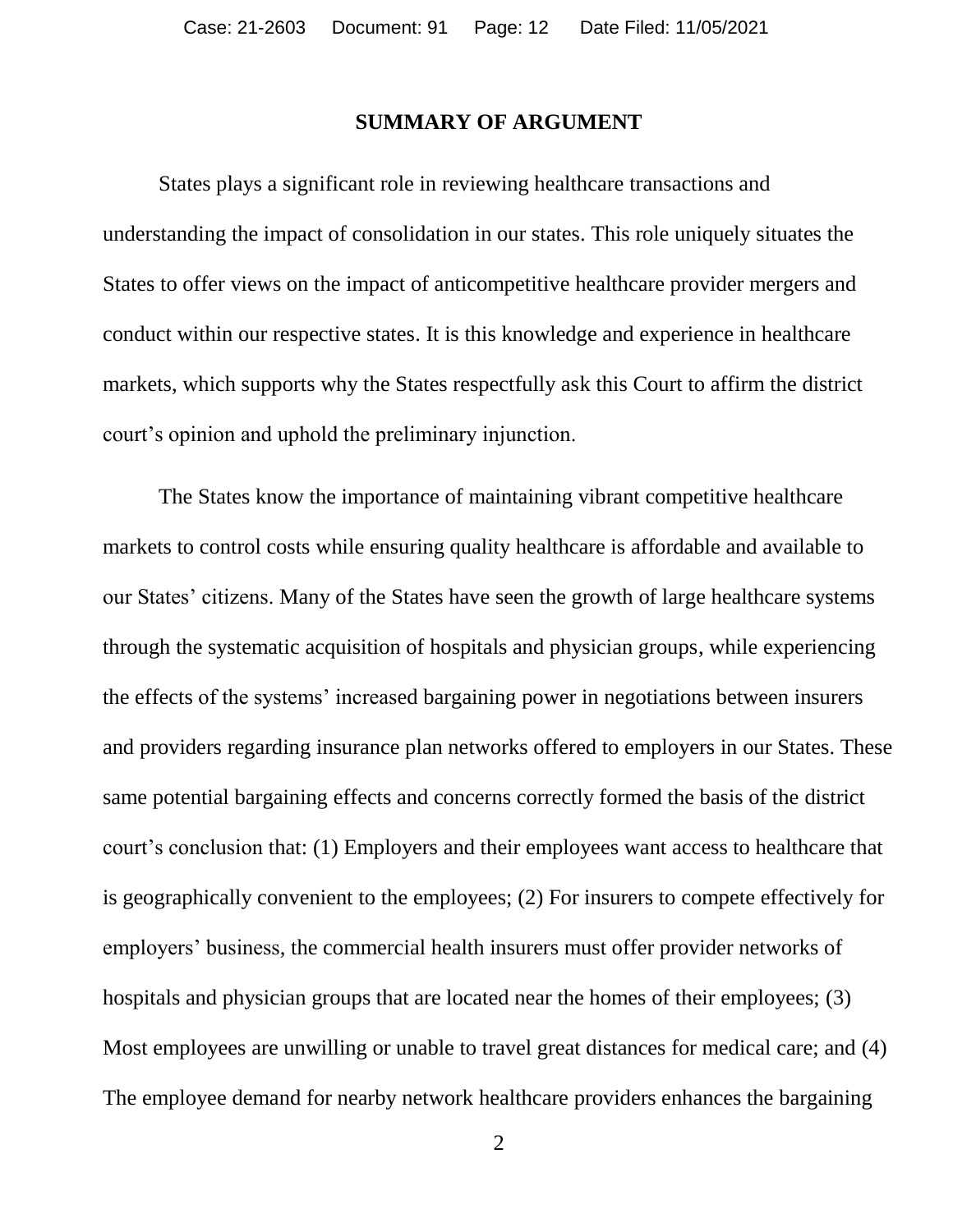power of large healthcare systems. Taken together, mergers increasing the bargaining power of large healthcare systems result in higher prices without any substantial improvements in quality for consumers.

The two-stage model of competition used by Plaintiff-Appellee Federal Trade Commission ("FTC") to assess the market impact of Defendants-Appellants' merger properly focuses on the price effects of the increased bargaining leverage that Defendants-Appellants would gain from their merger. The localized geographic market resulting from this methodology accurately models the market dynamic that we see in our States today and is consistent with this Court's decision in *FTC v. Penn State Hershey Med. Ctr.*, 838 F.3d 327 (3d Cir. 2016). Further, the district court properly evaluated the evidence presented regarding the harm that would be caused by the merger, and regarding any potential benefits and efficiencies, in its decision to preliminary enjoin the merger.

For all these reasons, the district court reached the correct result based on the proper antitrust analysis of this merger.

#### **ARGUMENT**

#### **I. HEALTHCARE COMPETITION IS A MATTER OF LOCAL CONCERN**

Healthcare is viewed traditionally as a local matter falling well within the police powers of the States. *See, e.g., Medtronic, Inc. v. Lohr*, 518 U.S. 470, 475 (1996). The "inherently local" preference for healthcare services is recognized in the federal circuit courts, which have concluded that "patients generally have a strong preference for local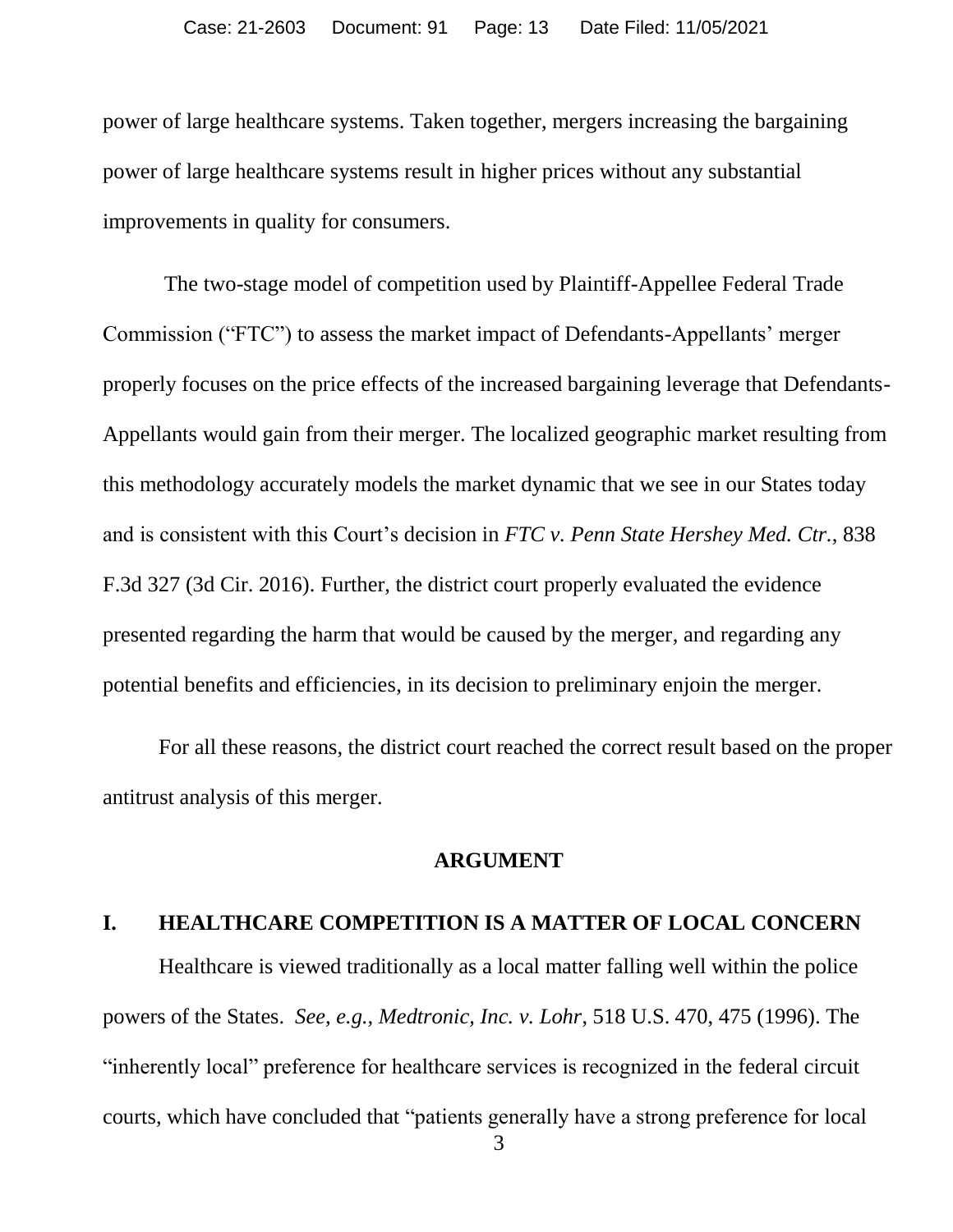hospitals, at least for GAC [General Acute Care] services". *FTC v. Advocate Health Care Network*, 841 F.3d 460, 473–74 (7th Cir. 2016); *Hershey,* 838 F.3d at 341.

Competition is an important piece of a robust local healthcare market; thus the States frequently review healthcare transactions under both state and federal antitrust laws. Indeed, recent history has seen numerous examples of States reviewing healthcare transactions under state and federal antitrust laws. 2 Through these reviews, the States have acquired a sophisticated understanding of their local hospital markets. Accordingly, we have come to see how large healthcare systems can acquire market power and successfully impose price increases on payors without risking significant patient defection to markets located farther away, because patients prefer to receive their care locally. *See,* 

 $\overline{a}$ 

<sup>2</sup> *See, e.g*., *California v. Providence Group et al*., Case No. 3:21-cv-07331 (N.D. Cal. Sept. 21, 2021) (California Attorney General settles lawsuit brought under federal antitrust law against prospective merger of skilled nursing facility operators with divestiture of facility); *People of the State of California v. Sutter Health*, No. CGC 18-565398 (Cal. Sup. S.F. Ct. August 27, 2021) (Final Judgment entered for consent decree on antitrust action against Sutter Health for anticompetitive conduct in leveraging providers with market power to charge higher prices system-wide); *New Hampshire v. Concord Hospital, Inc., et al.*, No. 217-2021-cv-00225 (New Hampshire Superior Court April 20, 2021) (New Hampshire Attorney General settles lawsuit brought as parens patriae on behalf of and to protect the health and welfare of its citizens and its general economy from proposed hospital acquisition.); *Washington v. Franciscan Health System*, No. 3:17-cv-05690 (W.D. Wa. May 13, 2019) (Washington Attorney General settles antitrust lawsuit challenging health system's anticompetitive contract affiliation with a multi-specialty physician practice); *Massachusetts v. Beth Israel Lahey Health, Inc.*, No. 2018-3703 (Massachusetts Superior Court, November 29, 2018) (Massachusetts Attorney General enters Assurance of Discontinuance addressing proposed hospital merger); *Commonwealth v. Geisinger Med. Ctr.,*, No. 1:13 CV-02647-YK (M.D. Pa. Nov. 1, 2013) (Pennsylvania Attorney General settles antitrust lawsuit involving health system's acquisition of community hospital and its employed physicians).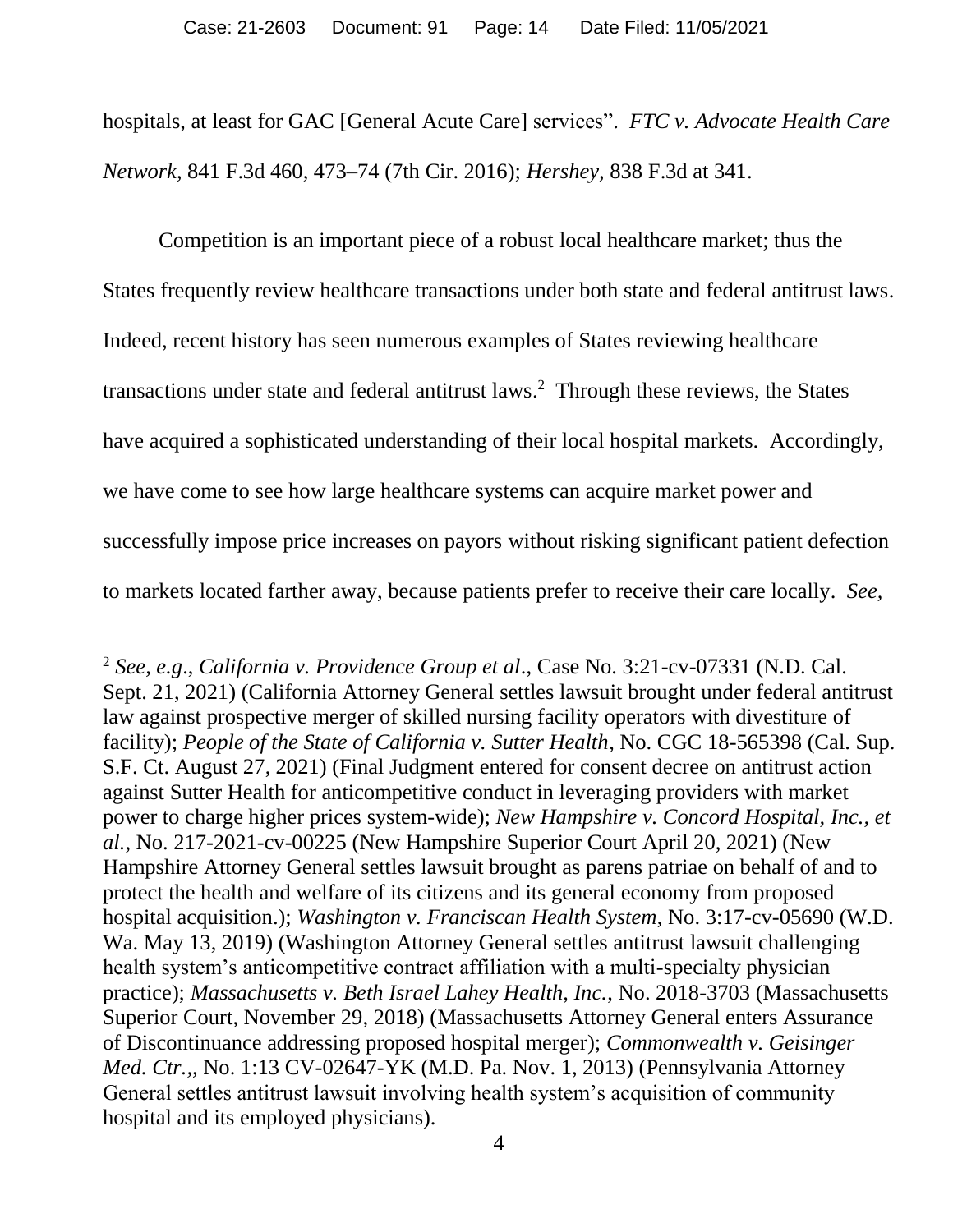*e.g.,* Tenn, *The Price Effect of Hospital Mergers: A Case Study of the Sutter-Summit Transaction*, , *supra*, at 2–3.

The States have seen the consequences of acquisitions that substantially lessen competition in local provider markets. The wave of hospital consolidation over the past decades has resulted in market concentration and the creation of large healthcare systems that wield substantial market power to the detriment of patients.<sup>3</sup> Once these systems acquire one or more providers with market power that are must-haves for insurers, not only can they charge higher prices to insurers for those providers, but also they can force the insurers to pay higher prices for all of the other provider-members of the system. These systems impose system-wide price increases through all or nothing contracting, where an insurer must contract with either every provider in a system, no matter the cost, or risk having to market economically unviable networks that lack must-have providers within that system. *See, e.g.,* Gudiksen et al, *Preventing Anticompetitive Contracting Practices in Healthcare Markets*, SOURCE ON HEALTHCARE PRICE AND COMPETITION at 22 (September 2020), *available at* https://sourceonhealthcare.org/profile/preventing-

<sup>3</sup> *See, e.g.,* Nicolas C. Petris Center on Healthcare Markets and Consumer Welfare, School of Public Health, University of California, Berkeley, Consolidation in California's Health Care Market 2010-2016: Impact on Prices and ACA Premiums, at 9 (Mar. 31, 2018), available at https://petris.org/wp-content/uploads/2018/03/CA-Consolidation-Full-Report\_03.26.18.pdf; Glenn Melnick and Katya Fonkych, Hospital Prices Increase in California, Especially Among Hospitals in the Largest Multi-hospital Systems, 53 J. of Healthcare Purchasing and Financing, 1-7 (available at https://journals.sagepub.com/doi/full/10.1177/0046958016651555).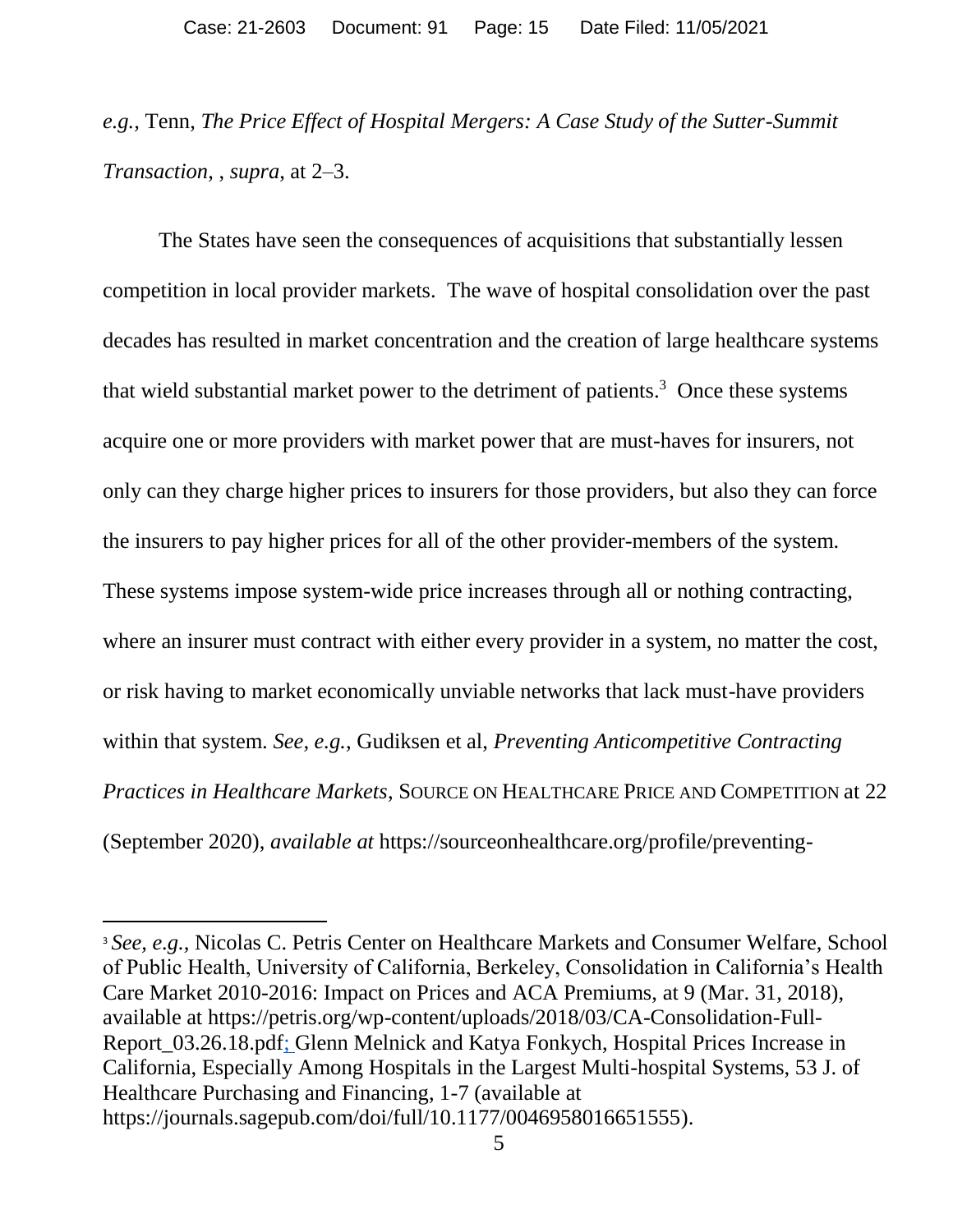anticompetitive-contracting-practices-in-healthcare-markets/. In addition to insurers, increased healthcare costs are also detrimental to employers: employers may need to reduce their workforce or workforce's hours, forego expansion or expand or relocate employees to other areas with lower healthcare costs. *See* Arnold and Whaley, *Who Pays for Health Care Costs? The Effect of Health Care Prices on Wages*, RAND, Santa Monica, CA (2020).

In view of those realities, the States submit that the district court properly enjoined the merger on a preliminary basis, and in particular, submit that hospitals with market power (and healthcare systems that include such hospitals) can and successfully do raise the prices charged to payors as the condition for their inclusion in payors' networks. In evaluating the anticompetitive impact of the proposed merger, the district court properly used the two-stage model of competition to assess the anticompetitive effect of the merger as well as properly considered the prior anticompetitive conduct of the healthcare system at issue. Moreover, the district court properly found that the claimed benefits do not amount to extraordinary efficiencies that offset the likely anticompetitive effects of this hospital merger.

### **II. PROVIDER CONSOLIDATION HAS RESULTED IN LARGE HEALTHCARE PROVIDERS WITH MARKET POWER WHO HAVE BEEN ABLE TO RAISE PRICES TO PAYORS AS A CONDITION FOR THEIR INCLUSION IN PAYORS' NETWORKS**

There is a general correlation between market concentration, higher prices, and higher health insurance premiums. In fact, some studies have found price increases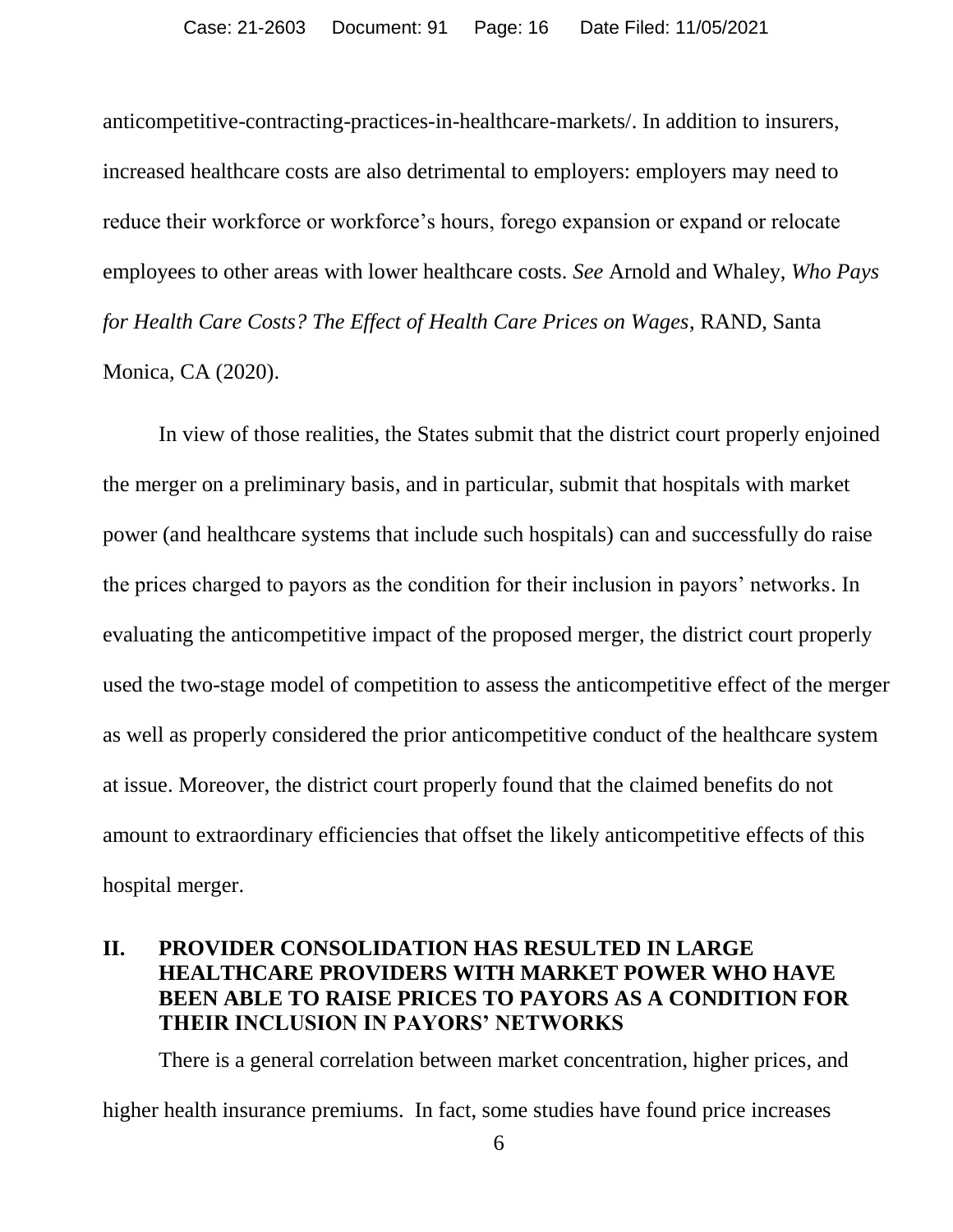exceeding twenty percent when mergers occur in concentrated markets. *E.g.,* Fulton, *Health Care Market Concentration Trends in the United States: Evidence and Policy Reponses*, HEALTH AFFAIRS 36, No. 9 at 1531 (2017). Additional research has found that hospital markets with high hospital concentrations also had higher premiums than hospital markets with low hospital concentrations. Boozary, Reinhard, and Jha, *The Association Between Hospital Concentration and Insurance Premiums in ACA Marketplaces*, 38 HEALTH AFFAIRS 68, 671 (2019). Thus, hospitals facing less competition have an ability to charge higher prices to private payors, without accompanying them with gains in efficiency or quality. Further, lack of competition can harm the quality of care that is provided. For example, Professor Gaynor's testimony points to several studies involving cardiac care. One study shows that risk-adjusted one year mortality for Medicare heart attack (acute myocardial infarction, or AMI) patients is significantly higher in more concentrated markets. Other studies found that hospital mergers in New York state and California led to increases in mortality for patients suffering from heart attacks, failure or heart disease. Hospital market concentration is strongly associated with multiple measures of negative patient satisfaction. *See Antitrust Applied: Hospital Consolidation Concerns and Solutions*: Hearings before the Subcommittee on Competition Policy, Antitrust and Consumer Rights, of the Senate Judiciary Committee, 11-12 (May 19, 2021) (testimony of Professor Martin Gaynor), *available at*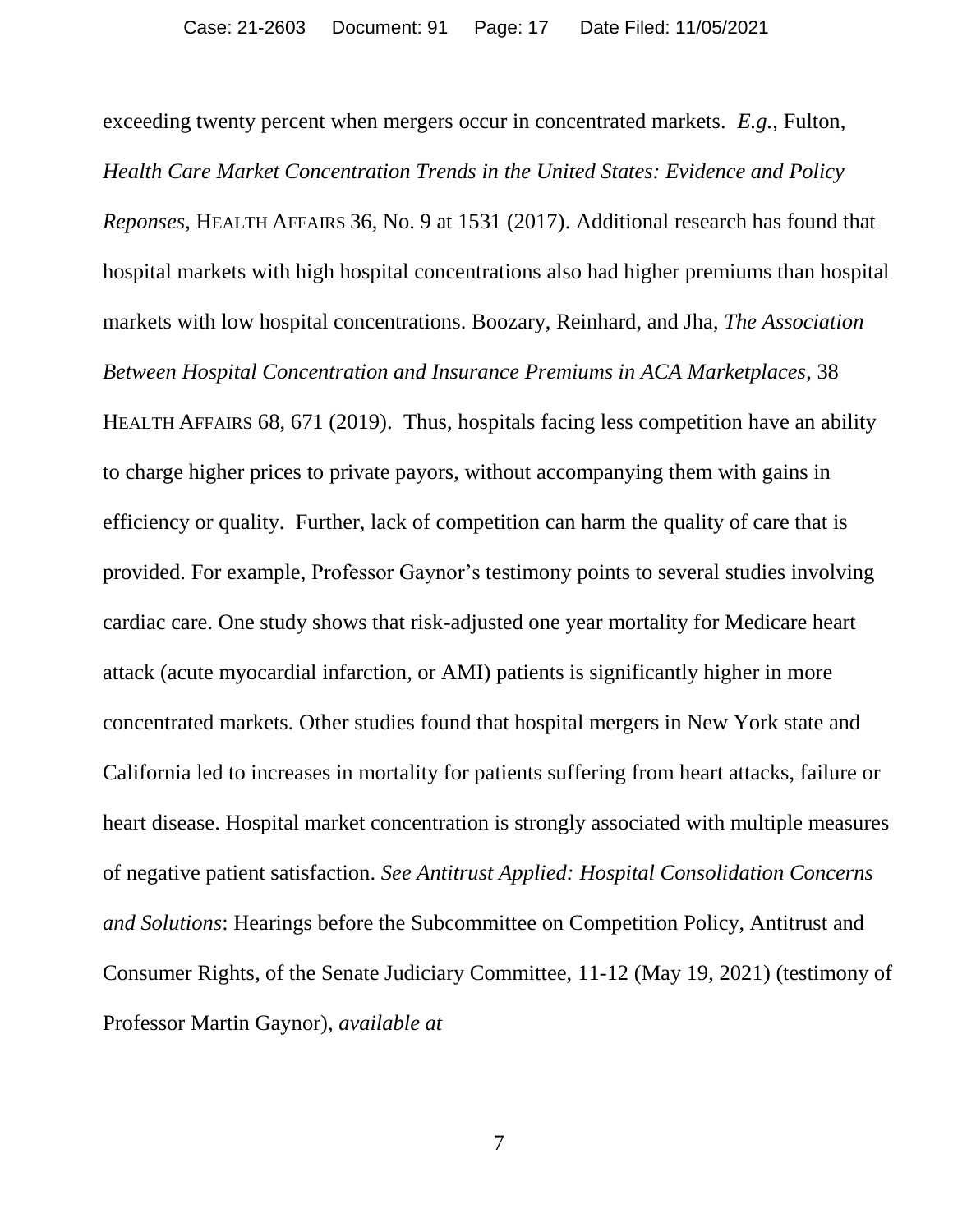https://www.judiciary.senate.gov/imo/media/doc/Gaynor\_Senate\_Judiciary\_Hospital\_Con solidation\_May\_19\_2021.pdf.

Once a provider has obtained market power, it may be incentivized to maintain or enhance it, leading to an increased risk of anticompetitive conduct. Dominant providers can exert market power through various contracting provisions with insurers. For example, a dominant health system can require that insurers contract with all the dominant system's hospitals and physicians in order to get access to any part of the system. They can also demand higher payment rates for the entire system. *See People of the State of California v. Sutter Health*, No. CGC 18-565398 (Cal. Sup. S.F. Ct. August 27, 2021) (court granting final judgment in settlement of claims that such anticompetitive conduct led to higher prices); *see also* 2 HEALTH CARE AND ANTITRUST L., Analyzing hospital mergers—Unilateral effects, § 12:14 (2021) (discussing negotiation process between commercial health plans and providers generally and noting the phenomenon of "must have" providers for commercially viable network plans); *cf.* Horizontal Merger Guidelines § 6.2 (2010) ("A merger between two competing sellers prevents buyers from playing those sellers off against each other in negotiations. This alone can significantly enhance the ability and incentive of the merged entity to obtain a result more favorable to it . . .").

Quality can also be impacted negatively in concentrated markets as hospitals face less competition. *See Examining the Impact of Health Care Consolidation*: Hearings before the Subcommittee on Oversight and Investigations of the Committee on Energy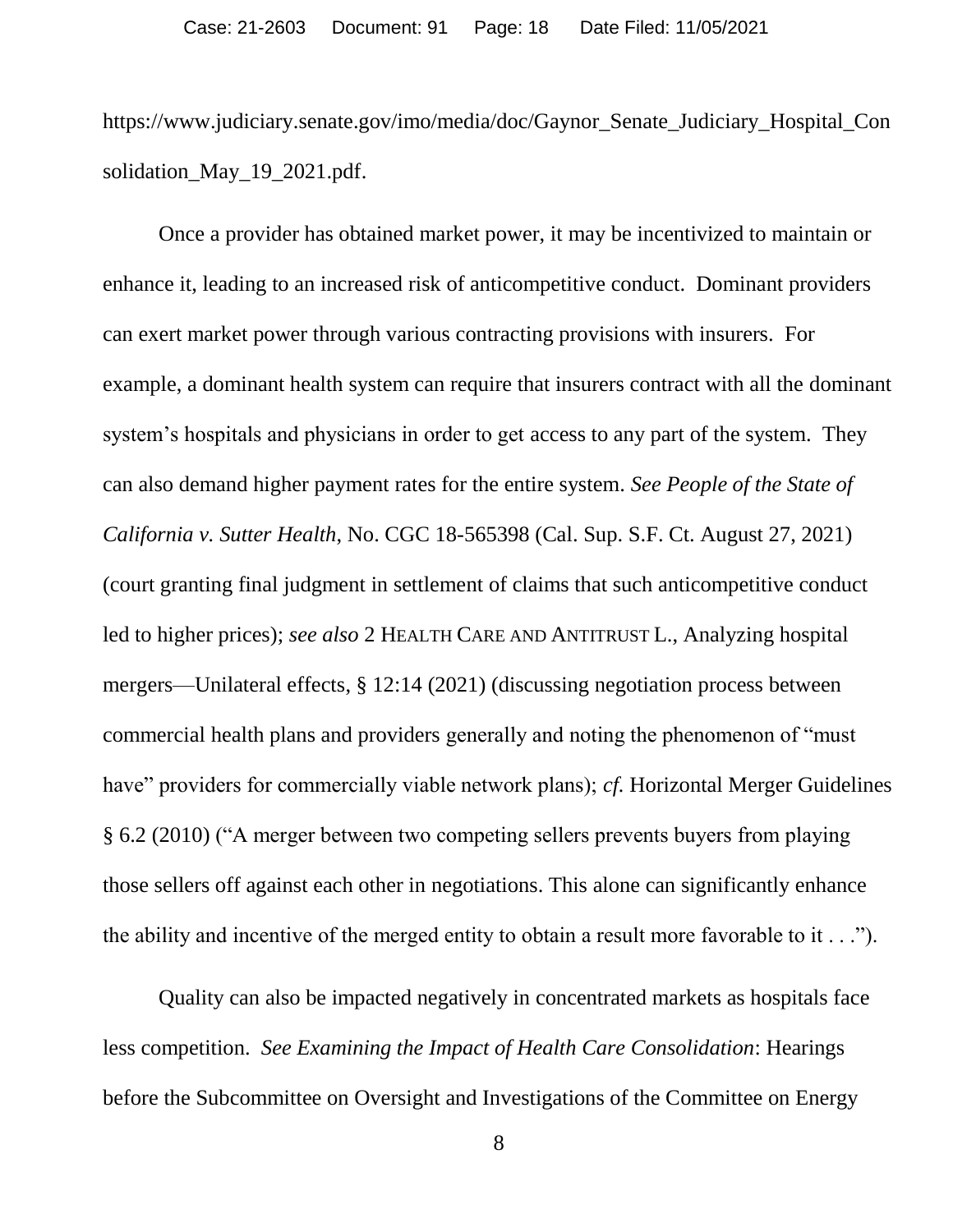and Commerce of the House of Representatives,  $115<sup>th</sup>$  Cong. 99 (February 14, 2018) (Testimony of Professor Martin Gaynor).

### **III. THE DISTRICT COURT CONDUCTED A PROPER ANALYSIS AND CORRECTLY APPLIED THE TWO-STAGE MODEL OF COMPETITION TO DEFINE THE RELEVANT GEOGRAPHIC MARKET**

The district court properly defined the relevant geographic market as Bergen County. Op. 35-36. The States urge this Court to sustain the district court's application of the two-stage model of competition to define the relevant geographic market and reject the Appellants' argument that price discrimination must also be used. Hospital. Brief. 25-32.

In reaching the decision, the district court properly defined the relevant geographic market as the county for the purpose of assessing the competitive effects of this merger. Courts commonly use the "hypothetical monopolist test" to define a relevant geographic market for examining the effects of a merger. *See Hershey*, 838 F.3d at 342 ("A common method employed by courts and the FTC to determine the relevant geographic market is the hypothetical monopolist test"—"if a hypothetical monopolist could impose a small but significant non-transitory increase in price ('SSNIP') in the proposed market, the market is properly defined."). Changes in payor provider bargaining positions, as the hypothetical monopolist test measures, properly predict the geographic area where a merger may have anticompetitive effects. *St. Alphonsus Med. Ctr.-Nampa Inc. v. St. Luke's Health Sys., Ltd*., 778 F.3d 775, 784 n.10 (9th Cir. 2015). The district court properly followed this approach,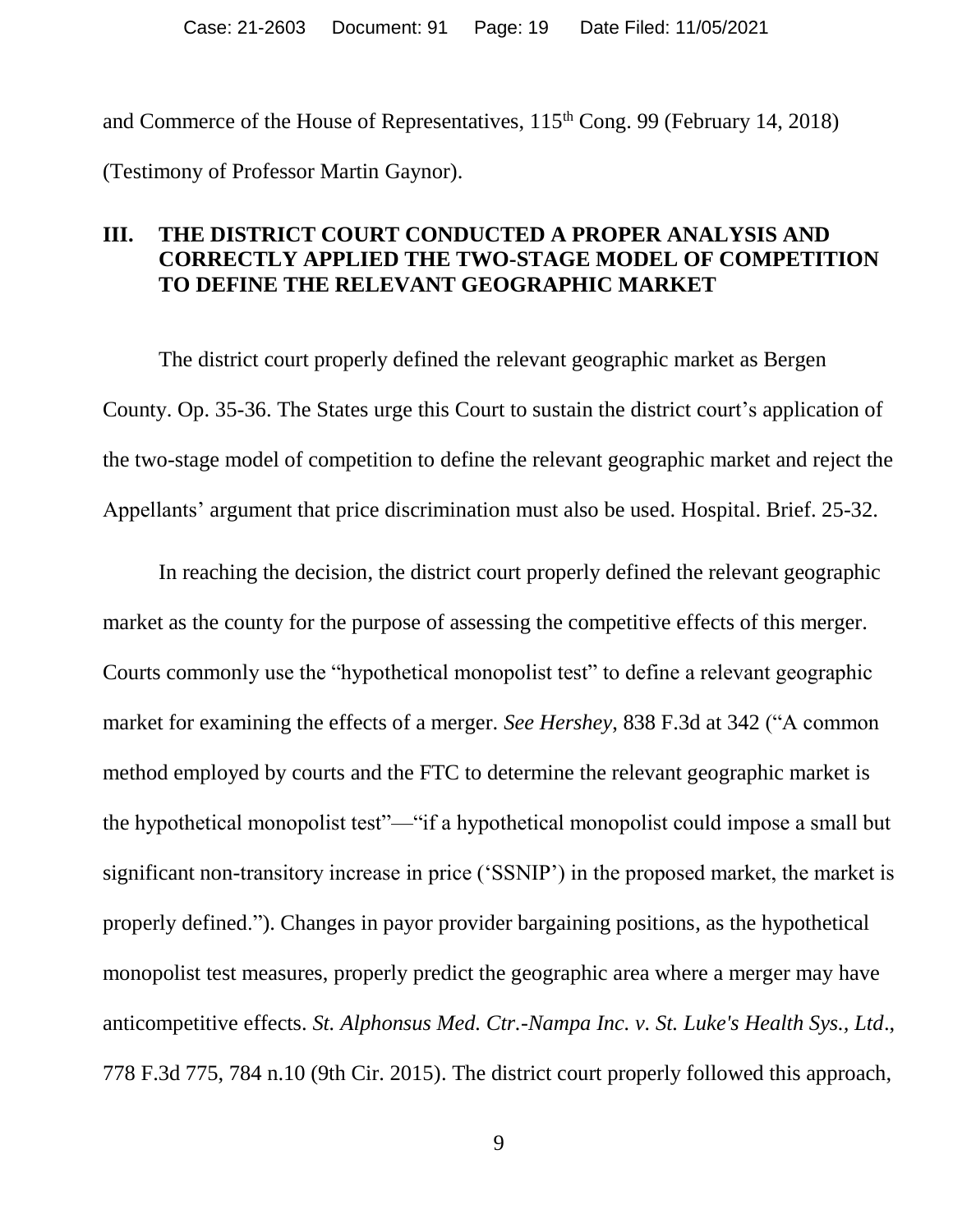using the two-stage model of competition in defining the relevant geographic market as Bergen County, and the area in which a hypothetical monopolist could raise prices for hospital services.

The two-stage model of competition looks at the impact on payors and patients and recognizes that patient non-price preferences are important to the bargaining on price and access between insurers and providers. *See*, *e.g., Hershey*, 838 F.3d at 342; *see also* Capps, Kmitch, Zabinski, and Zayats, *The Continuing Saga of Hospital Merger Enforcement*, 82 ANTITRUST L.J. 441, 484 (2019) (noting appellate courts' "consistent and strong recognition" of the two-stage model). In the first stage of competition, hospitals compete to be included in an insurance plan's hospital network based on price, quality, and accessibility. In the second stage, patients choose hospitals within a provider network put together by their insurers based on non-price considerations such as ease of access. *See, Hershey*, 838 F.3d at 342. Patients are relevant to the analysis to the extent that their behavior affects the relative bargaining positions of insurers and hospitals as they negotiate rates. *Id*. Patients, in large part, do not feel the impact of price increases; insurers do. It is not until insurers pass on those price increases to patients in the form of higher premiums that patients feel the impact of the price increases. Even then those increases will be spread among many insured patients. *Id*. Looking only at insurers or only at patients in isolation will not give an accurate picture of a hospital market, you have to look at them in combination.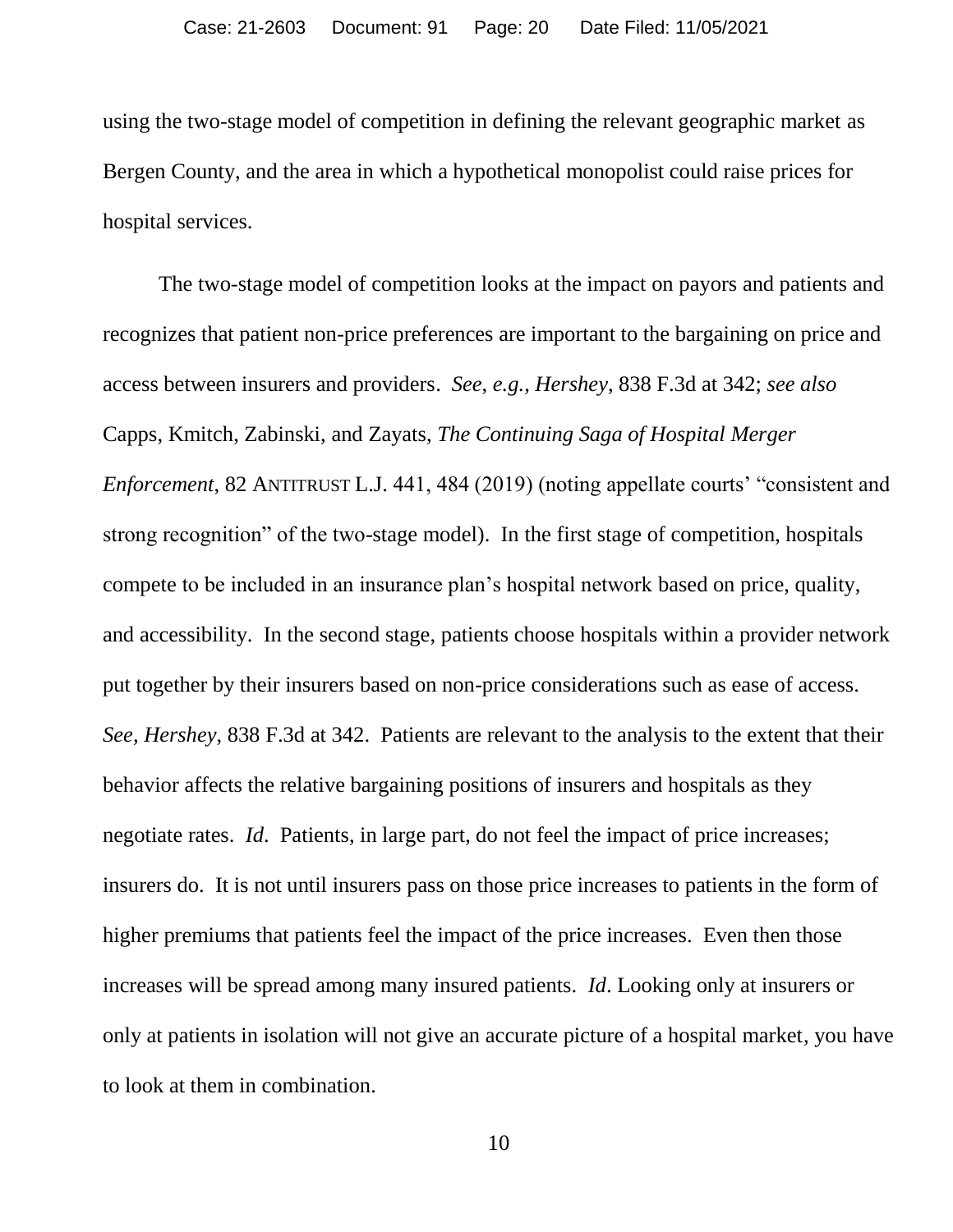Under the two-stage model, the relevant geographic market accounts for patient preferences. It also reflects that the more options insurers have for choosing among providers in building a network that caters to patient preferences, the more insurers can obtain a better price. Conversely, the fewer the options insurers have in choosing among providers to cater to patient preferences, the more the remaining providers can command a higher price. Under the two-stage model, providers with market power, can raise prices for insurers without having to price discriminate between the substantial number of patients living close by those providers versus those living farther away. This holds true even if there are a substantial number of patients who travel to those hospitals from farther away and have other options. *See, e.g., Hershey*, 838 F.3d at 339–41.

In applying the two-stage model, the district court correctly focused on insurer testimony that insurers could not successfully market health plans in Bergen County without access to Bergen County hospitals. The insurers recognized that individuals prefer to receive care close to home and that they must consider the preferences of Bergen County residents in the construction of their networks (Op. 38-40). *See Hershey*, 838 F.3d at 352 (crediting "extensive testimony by payors that 'there would be no network' without Hershey and Pinnacle."); *Advocate*, 841 F.3d at 460, 464, 471 ("Insured patients are usually not sensitive to retail hospital prices, while insurers respond to both prices and patient preferences…").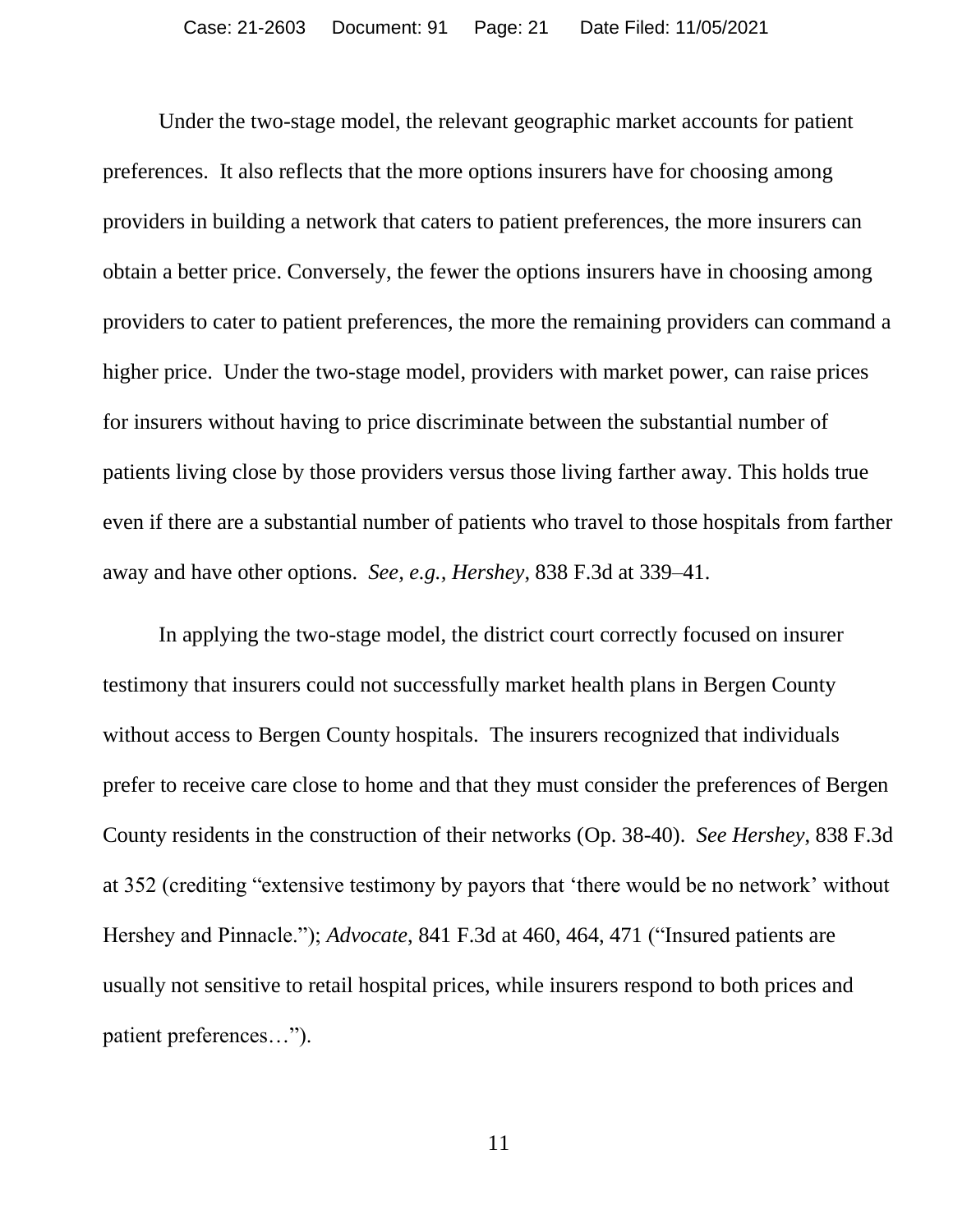The district court also correctly factored in the prior history of the acquiring healthcare system in successfully implementing system-wide price increases with insurers as a result of an anticompetitive contract provision requiring an increase in prices for all acquired providers to the higher system-wide price. That provision placed insurers in an untenable position: either accept the higher system-wide price for the acquired provider or, if not, lose the entire healthcare system with all of its providers as part of the insurers' provider network. Op. 50–52. The district court properly considered that demonstrated history of anticompetitive conduct, while, at the same time, properly discounting postlitigation efforts by the merging parties to suggest that they would not engage in similar conduct by omitting the to-be-acquired hospital from a list of proposed system-wide price increases. Op. 52. As the district court recognized, such prior anticompetitive conduct by an acquiring party is highly germane to assessing future anticompetitive effects of a proposed merger. *See, e.g.,* United States Department of Justice & Federal Trade Commission, Horizontal Merger Guidelines, § 2.2.1 (2010).

### **IV. THE PURPORTED BENEFITS ARE NOT EXTRAORDINARY AND DO NOT OUTWEIGH THE LIKELY ANTICOMPETITIVE EFFECTS OF THIS PROPOSED MERGER**

The district court also properly concluded that the proposed merger would not result in extraordinary efficiencies. Merging hospitals often claim that any anticompetitive effects resulting from the merger will be outweighed by the merger's benefits. Thus far, there is no evidence that the many benefits claimed by merging hospitals are actually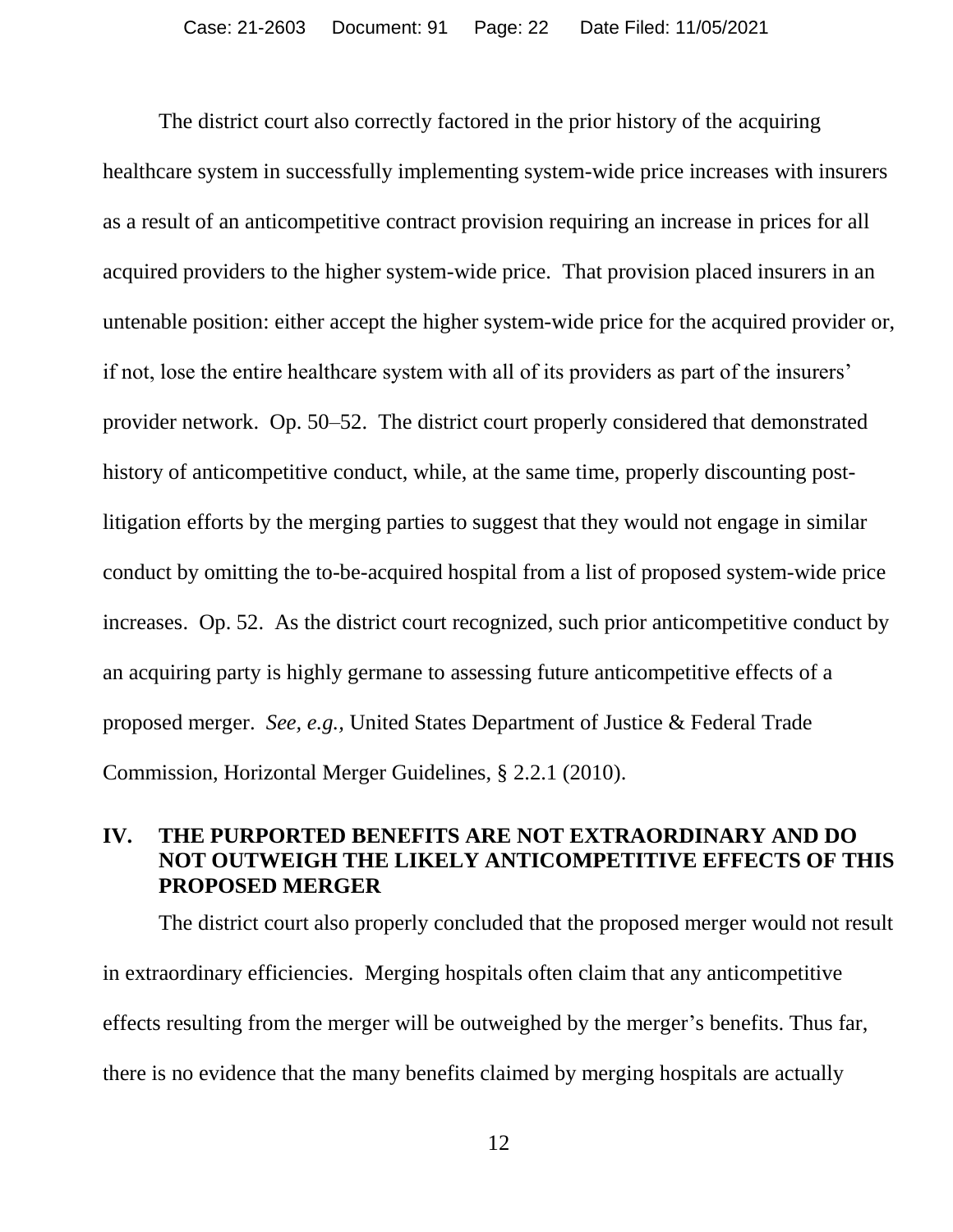realized post-merger. *See*, The Impact of Hospital Consolidation on Medical Costs, NCCI Insights, July 11, 2018, available

athttps://www.ncci.com/Articles/Pages/II\_Insights\_QEB\_Impact-of-Hospital-Consolidation-on-Medical-Costs.aspx#. The merging parties here also make claims of benefits that outweigh the anticompetitive merger effects. The merging parties claim that Hackensack Meridian Health ("HMH") will be able to offer more advanced care and Englewood Healthcare Foundation ("EHF") could grow its volume and increase its case mix index – optimize services between the 2 organizations. Op. 20, 24, 58, 62. The parties also claim that the merger addresses Hackensack University Medical Center's ("HUMC") capacity constraints. Op. 25–28, 61. Further the parties claim that HMH will provide operational and capital commitments to EHF. Op. 23. Finally, the merging parties claim the merger will result in cost savings. Op. 28–29. As the district court properly held, the asserted procompetitive benefits and efficiencies claimed by the merging parties are speculative and do not outweigh the anticompetitive effects resulting from the merger. The district court applied the proper standard from *Hershey* that the efficiencies benefits must be "extraordinary" to overcome any anticompetitive effects from the merger after the FTC made a prima facie case.

This Court has questioned whether an efficiencies defense even exists, but to the extent it does, this Court has said it must be "extraordinary" and passed through to consumers. "Irrespective of whatever benefits the merger may bestow upon the Hospitals .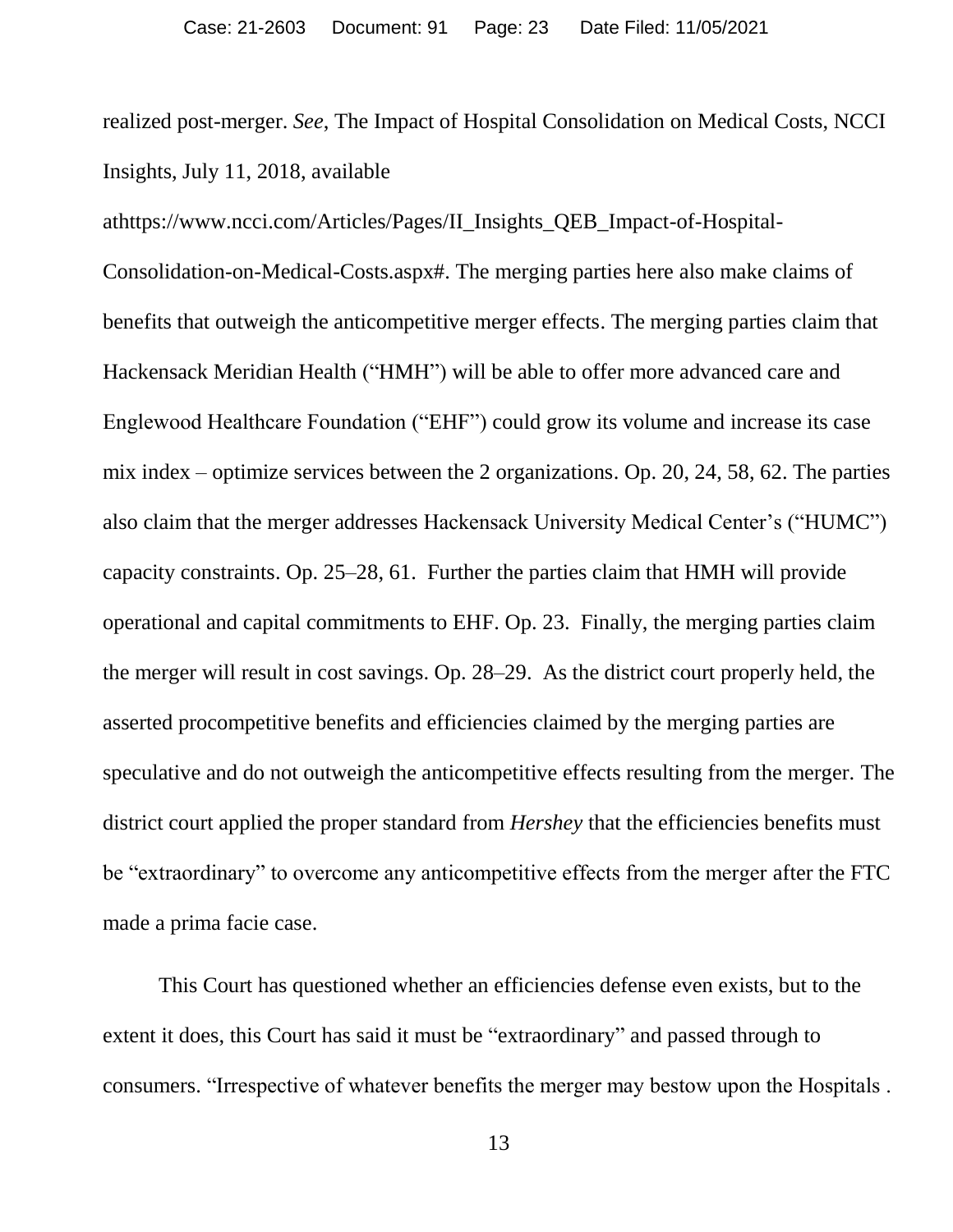. . [they] must demonstrate that such a benefit would ultimately be passed on to consumers. It is not clear from the record how this would be so beyond the mere assertion that it would save the Hospitals money and such savings would be passed on to consumers." *See Hershey*, 838 F.3d at 351. Here, the district court observed that HMH has a history of mergers and acquisitions, but failed to present any evidence of its historical performance of passing on any cost savings. Op. 29. The past is often prologue, and the district court properly looked at whether health systems have passed merger savings on to consumers in prior transactions. The States have been unable to identify any data supporting Appellants' argument that claimed efficiencies, if they arise at all, are passed on to consumers.

The district court did recognize that capital contributions constituted an efficiency, but it also properly recognized that this efficiency was not extraordinary enough to counterbalance the likely anticompetitive effects of this merger. After all, there is no point to recognizing the capital contribution of a healthcare system to a to-be-acquired hospital as a benefit if that contribution is going to be recouped in the form of higher prices, without a commensurate increase in quality, and with all of the indirect costs that follow a merger like the one proposed here. And insofar as Appellants try to avoid this conclusion by characterizing the FTC's prima facie case as a "weak showing" on account of its post-merger HHI of "just 2,835" and its HHI delta of "only 841," Hosp. Br. 38–39 (emphasis added), the district court correctly found that these numbers well exceed the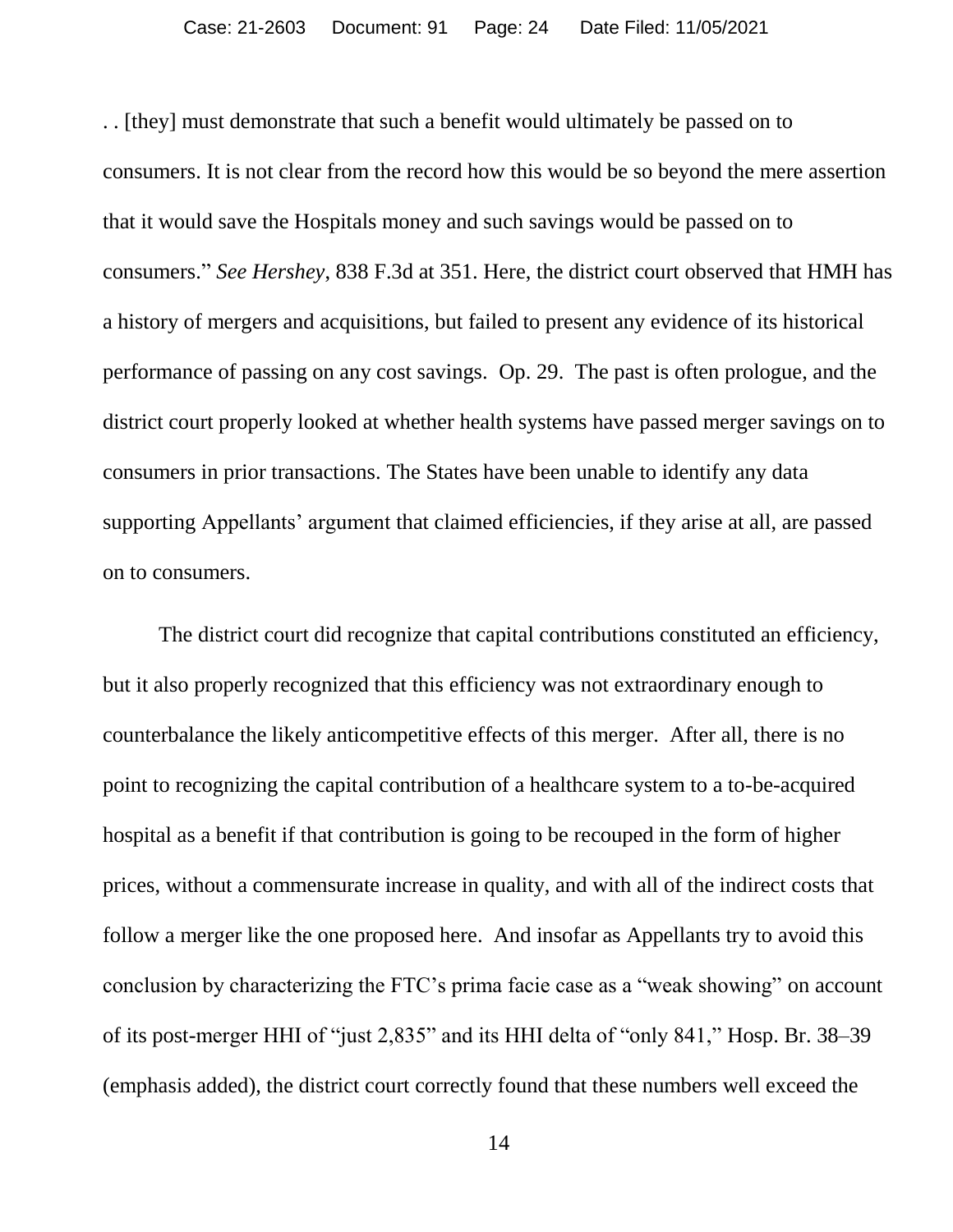minimum thresholds under the Guidelines to create a presumption of a likely enhancement of market power and are therefore sufficient—without more—to establish a prima facie case. Op. 45. Indeed, these figures are sufficient to require proof of "extraordinary" efficiencies in rebuttal. *See,* Areeda and Hovenkamp, ANTITRUST LAW FOURTH EDITION, volume 4 para 971f at 44 (2016) (requiring "extraordinary" efficiencies where the "HHI is well above 1800 and the HHI increase is well above 100") (cited with approval by *F.T.C. v. H.J. Heinz Co.*, 246 F.3d 708, 721–22 (D.C. Cir. 2001)); *see also In the Matter of Evanston N.W. Healthcare Corp.,* No. 9315, 2007 WL 2286195 at \*73 (F.T.C. Aug. 6, 2007) (applying "extraordinary" standard for post-merger HHI of 2,739 and HHI delta of 384).

One merging party's use of the other party's excess capacity instead of adding its own capacity is an output reduction, not a merger benefit. As this Court reasoned in *Hershey* under similar circumstances, but for the transaction, there would be more capacity added to the market. *See Hershey*, 838 F.3d at 350 ("Hershey's ability to forego building the 100-bed tower is a reduction in output. The Merger Guidelines expressly indicate that the FTC will not consider efficiencies that 'arise from anticompetitive reductions in output or service.'"). This Court's decision in *Hershey* proved to be correct. After the proposed merger was enjoined, Penn State Hershey Medical Center expanded its capacity as did Pinnacle Health (now "UPMC Pinnacle"). In particular, Penn State Hershey expanded its campus at Hershey Medical Center and built an entirely new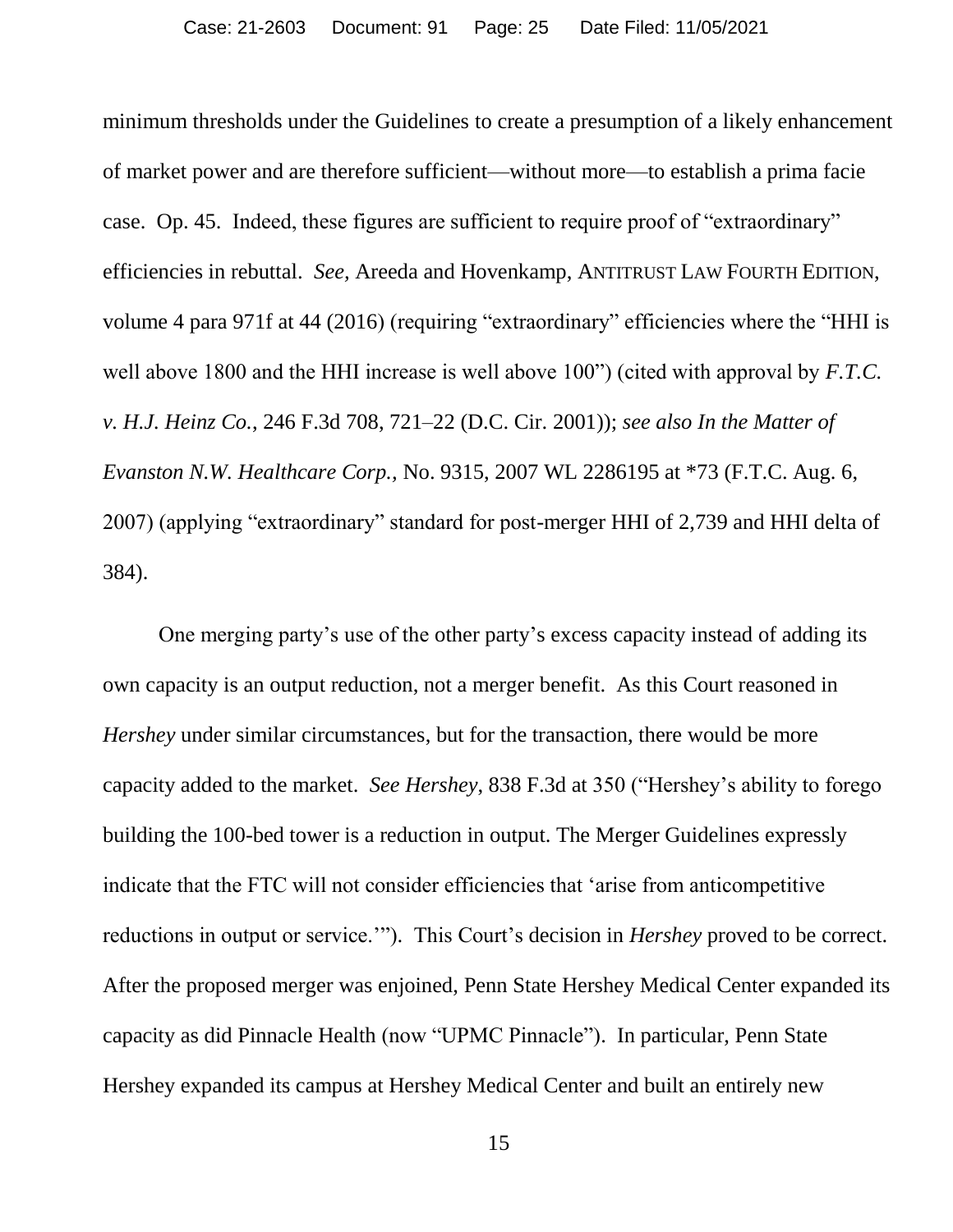hospital located one mile from UPMC Pinnacle's West Shore Hospital, which UPMC Pinnacle also recently expanded with a new tower and beds due to robust competition from Penn State Hershey. Charles Thompson, *Penn State Health shows off newest pearl in growing strand of midstate hospitals*, Sept. 22, 2021, *available at* https://www.pennlive.com/business/2021/09/penn-state-health-shows-off-newest-pearl-ingrowing-strand-of-midstate-hospitals.html; Ioannis Pashakis, *UPMC Pinnacle West Shore* 

*to finish expansion in November*, Aug. 19, 2020, *available at*

https://www.cpbj.com/upmc-pinnacle-west-shore-finish-expansion-november. HMH is similarly situated to Hershey, as it has demonstrated a present ability to expand capacity without a merger. Op. 61.

The merging parties' plans here to redirect care to another facility are speculative and should not be counted as a benefit of the merger absent proof that it will benefit patients when looking at the services to be added, versus the services to be lost. *See, St. Luke's*, 778 F.3d at 790-91. Given that patients choose providers based on proximity to their homes or employers, the merging parties' plans to consolidate healthcare services to one merging parties' location may substantially burden the patient.<sup>4</sup> In many cases, redirecting care creates a significant burden if a patient does not have transportation to

 $\overline{a}$ 

<sup>4</sup> *In re Evanston Nw. Healthcare*, No. 9315, 2007 WL 2286195, at \*\*7-8, 63-66 (employers need to offer health care plans that are attractive to their employees and employees prefer health plans that are geographically convenient for them and their families).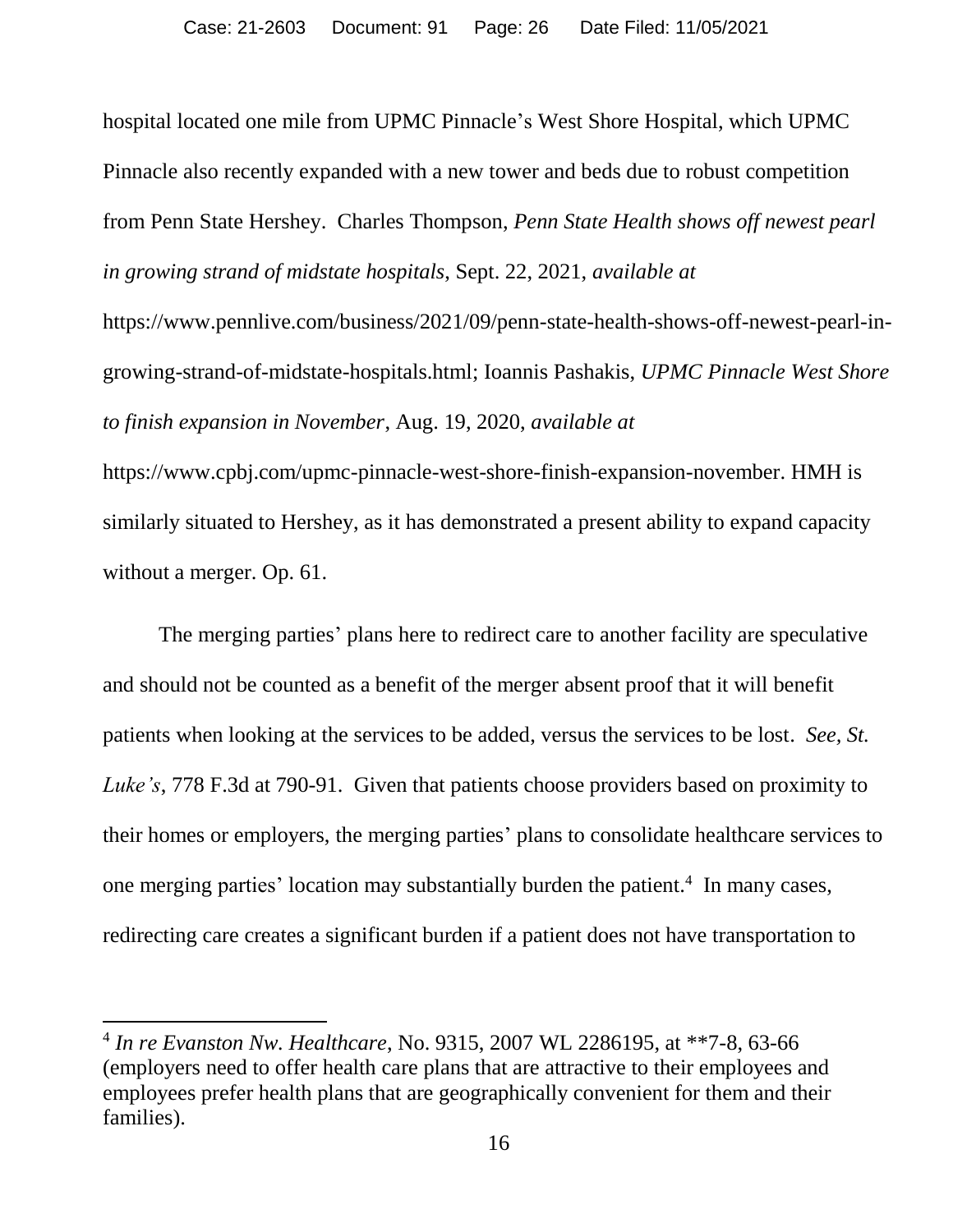obtain services at a different location, public transit does not run to a convenient alternate location, or geographic barriers and/or traffic jams impede driving.<sup>5</sup> While service line consolidation may benefit the merging parties, it does not always benefit patients.

Elimination of jobs by a healthcare provider is common following its merger with another provider, and analysis is ongoing to determine whether or not this is truly a benefit to consumers. Although this may reduce costs to the provider, there is nothing so far to demonstrate that the cost savings are passed on to consumers. In fact, these reductions can lead to reduced area employment, a smaller tax base, and reduced services as there are fewer providers. Fewer employers translate to less competition for employees that can lead to lower wages and less opportunity for employee growth, in particular among skilled employees such as nurses, who have fewer or no alternatives to turn to in their local market. *See Antitrust Applied: Hospital Consolidation Concerns and Solutions*: Hearings

 $\overline{\phantom{a}}$ 

<sup>5</sup> Cf., e.g., Consent Decree, *Commonwealth v. Urology of Central Pennsylvania, Inc.*, No. 1:11-CV01625-JEJ (M.D. Pa. Aug. 31, 2011) (because some treatments are extended or ongoing, such as radiation oncology for cancer patients, which must be received five days a week for eight to nine weeks, it is important for such patients who work, are elderly or infirm, rely on public transit, or have family responsibilities to have such alternatives close by); Heaps et al, *Public Transportation in the US: A Driver of Health and Equity*, HEALTHAFFAIRS (July 29, 2021), *available at*

https://www.healthaffairs.org/do/10.1377/ hpb20210630.810356/full/ ("Although patterns differ somewhat on the basis of whether an area is a 'transit-heavy metro area" or not, in general, some groups rely more on public transportation for commuting than others, including women, young adults (those ages 25–29), Black workers, and low-income workers.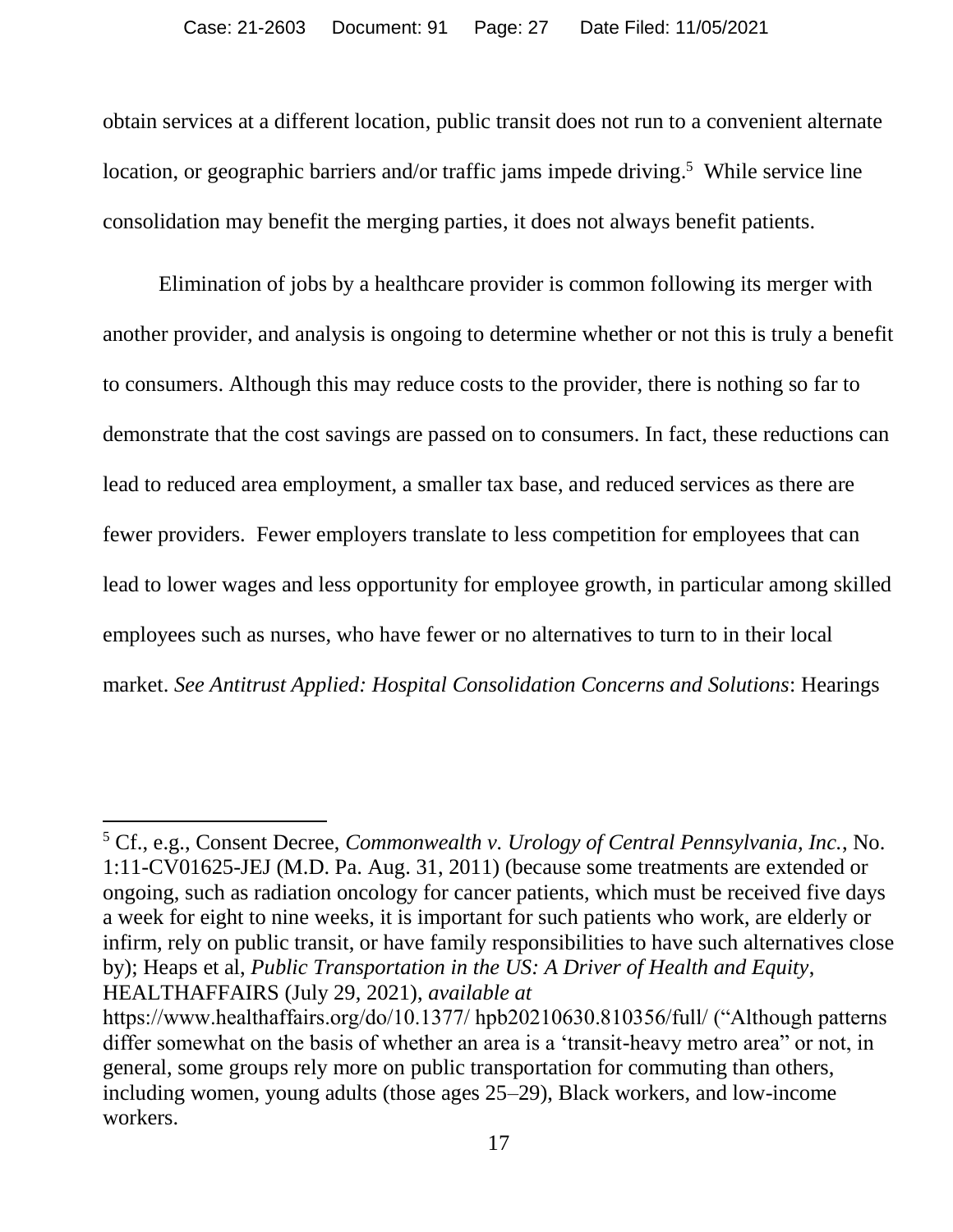before the Subcommittee on Competition Policy, Antitrust and Consumer Rights, of the Senate Judiciary Committee, (May 19, 2021) (testimony of Professor Martin Gaynor).

Here the district court correctly concluded that the claimed efficiencies and public benefits are insufficient to render this anticompetitive merger procompetitive and beneficial to consumers. While this Court has questioned whether an efficiencies defense may exist, it has also held, recently and in the context of a hospital merger, that efficiencies must be merger-specific, verifiable, or do not arise from anticompetitive reductions in output or service. *Hershey,* 838 F.3d at 349-351. For reasons that the district court expressed well in its opinion, the States urge this Court to affirm the preliminary injunction and hold that Appellants have not met their burden of establishing efficiencies to support their proposed merger.

#### **CONCLUSION**

For all of the foregoing reasons, States of Pennsylvania, California, Colorado, Connecticut, Delaware, Idaho, Illinois, Indiana, Maryland, Massachusetts, Michigan, Minnesota, Nebraska, Nevada, New Hampshire, New Mexico, New York, North Carolina, North Dakota, Oregon, Rhode Island, Virginia, Washington, Wisconsin, the District of Columbia, and the Territory of Guam respectfully submit that this Court should affirm the district court's opinion and uphold the preliminary injunction.

Respectfully submitted,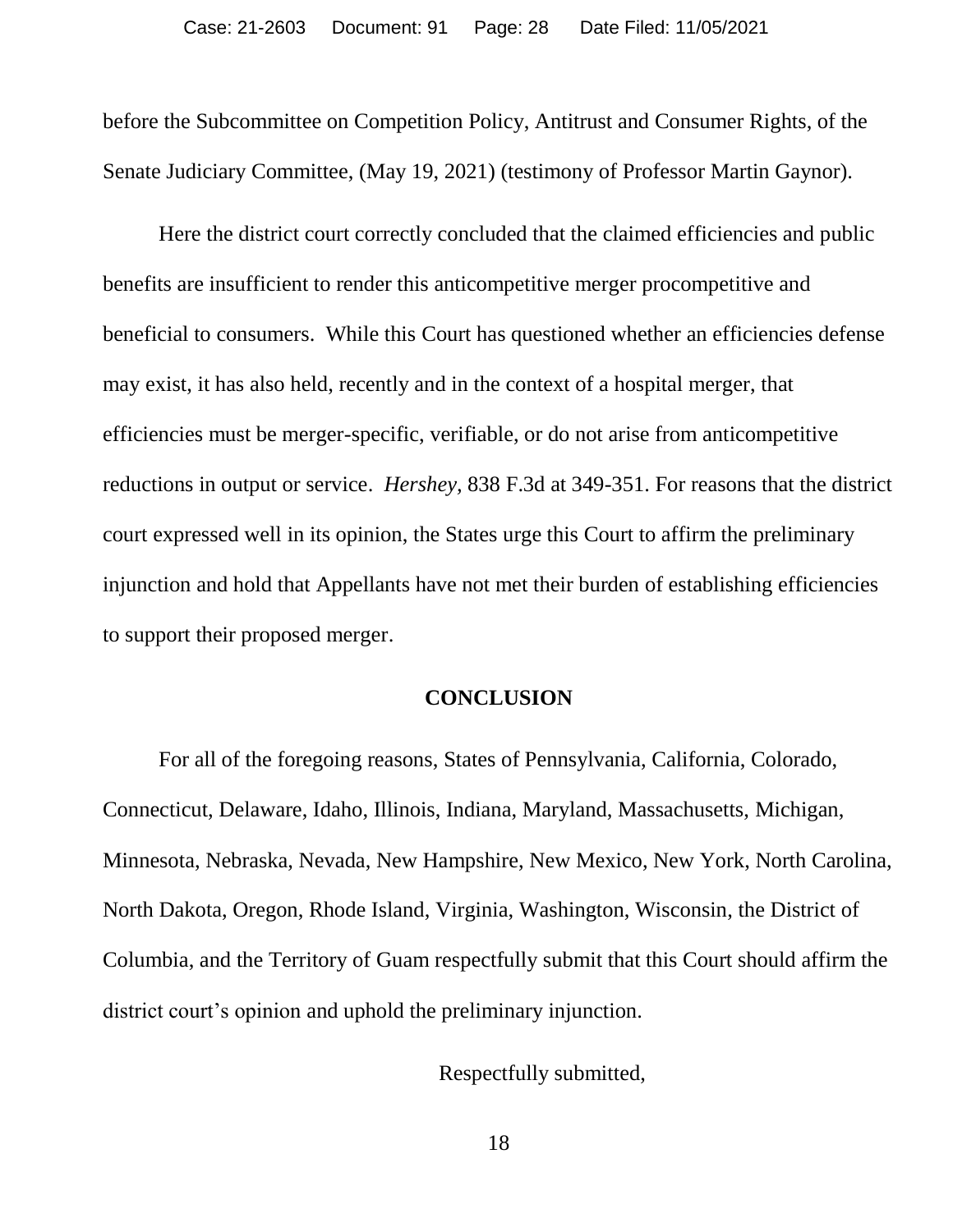November 5, 2021 s/Tracy W. Wertz Tracy W. Wertz (ID Bar No. 69164 ) Chief Deputy Attorney General Antitrust Section Pennsylvania Office of Attorney General Strawberry Square, 14th Floor Harrisburg, PA 17120 Tel: (717) 787-4530 Email: [twertz@attorneygeneral.gov](mailto:twertz@attorneygeneral.gov) \*Counsel of Record for Amici Curiae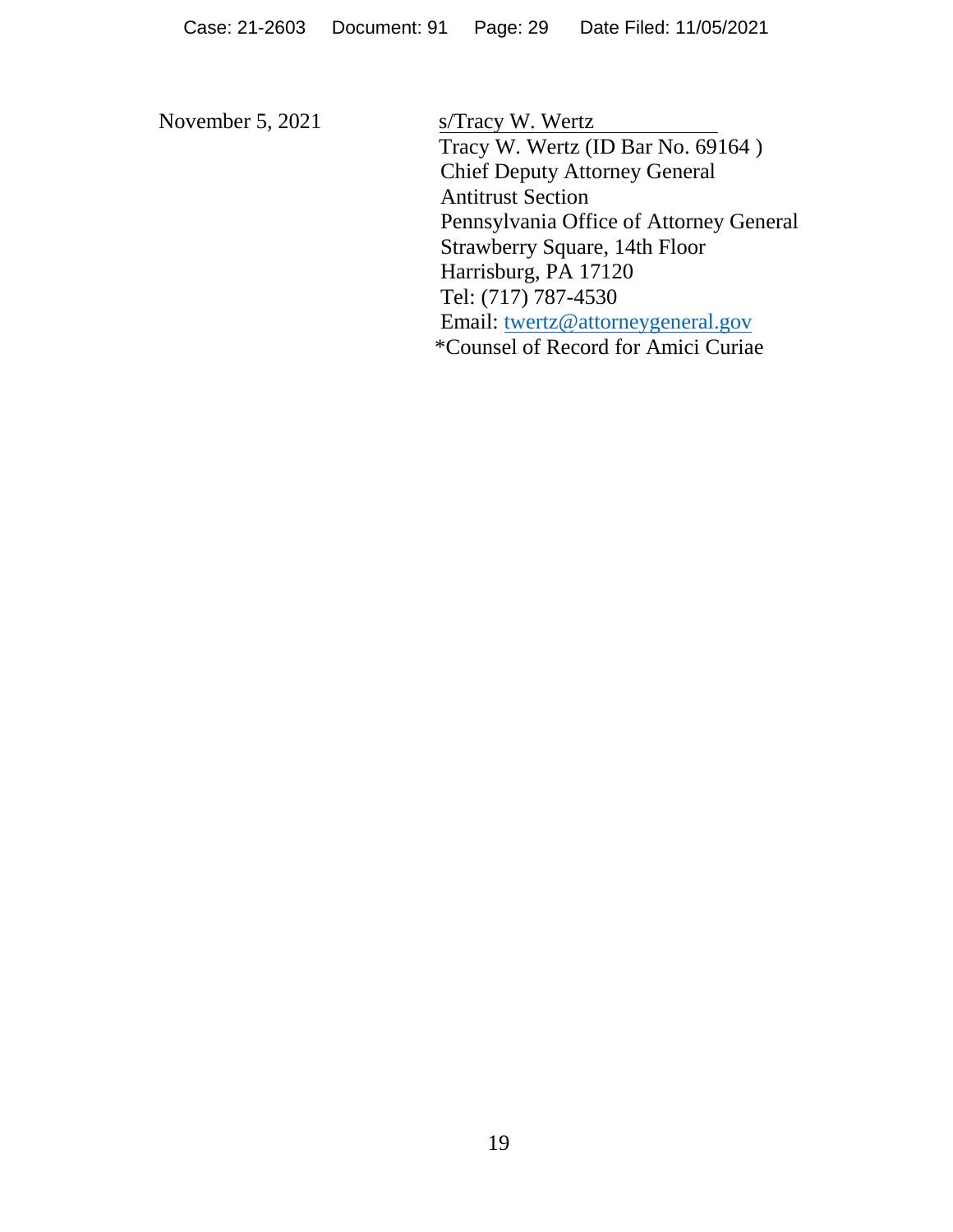### **CERTIFICATE OF COMPLIANCE**

Pursuant to the Federal Rules of Appellate Procedure and this Court's Rules, I certify the following:

1. The foregoing brief complies with the volume limitations of Fed. R. App.

 P. 27(d)(2)(A) because it contains **4,435** words, as created by Microsoft Word, excluding the items that may be excluded under Fed. R. App. P. 32(f).

2. This brief complies with the typeface requirements of Fed. R. App. P.

 $32(a)(5)$  and the type style requirements of Fed. R. App. P.  $32(a)(6)$ 

because it has been prepared in a proportionally spaced typeface using

Microsoft Word in Times New Roman 14-point font.

- 3. This brief complies with Local Rule 31.1(c). A virus detection program was run on the electronic brief and no viruses were detected.
- 4. This brief complies with Local Rule 31.1(c), the electronic version of this brief is identical to the version sent in hard copy to this Court.

November 5, 2021 /s/ Tracy W. Wertz Tracy W. Wertz Chief Deputy Attorney General Antitrust Section Pennsylvania Office of Attorney General Strawberry Square, 14th Floor Harrisburg, PA 17120 Tel: (717) 787-4530 Email: twertz@attorneygeneral.gov